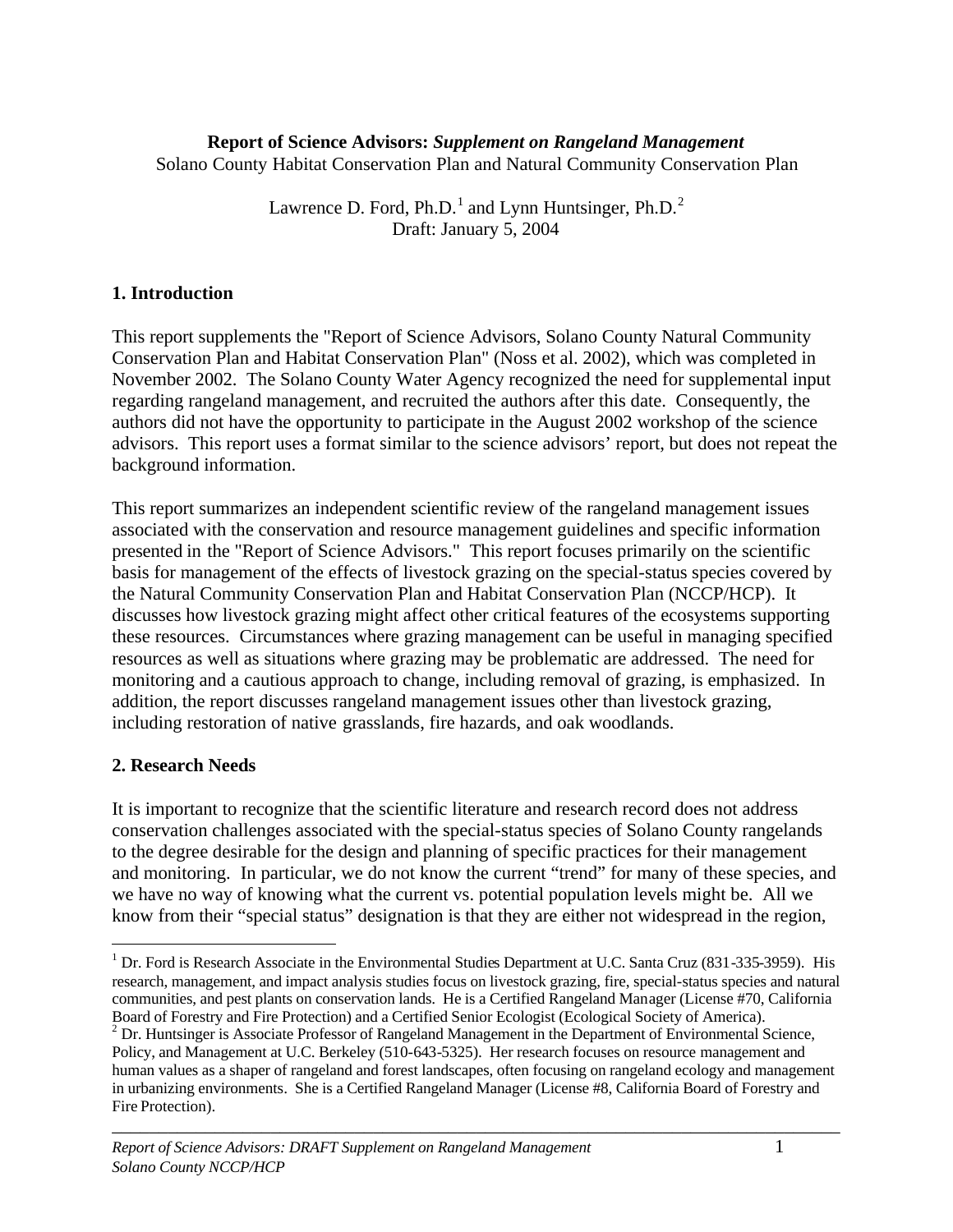or few in number. In short, we do not know what effect current management practices are having on many of these species, positive or negative. We can speculate based on assumed relationships between habitat conditions and species welfare, and to some extent from research done elsewhere, but in fact habitat conditions are seldom considered on a landscape basis, in terms of the balance of diverse habitat conditions that may be found over a larger-scale and the populations that the landscape can support. A species that might use a dense woodland for breeding might use a more open habitat for foraging, and so forth. Considerable investment in changing one type of habitat may have little effect, or negative effect, if it reduces other types of habitat or if another habitat type is the limitation on the species. Further, enhancement of conditions for one species may cause declines in another.

Overall, a cautious and "adaptive" approach is appropriate, where changes in management regimes are tested prior to widespread adoption, and species response is monitored over time. Research and management should be done with controls adequate to determine the effect of management decisions on management targets over time. Because weather effects will overshadow most management activities on a short term basis, adequate time to evaluate long term effects is needed in most cases. The California Annual Grassland itself is a "disequilibrium" system, where weather patterns play a major and often overwhelming role in vegetation condition, quantity, and change. Weather patterns also interact with the relationship between grazers and the environment, influencing animal diet selection. In a dry year, woody species may be browsed more than in a wet year, and so on.

With respect to livestock grazing management, the literature on the effects of the manageable variables associated with livestock grazing or fire regimes (timing, severity, patchiness, and herbaceous and shrub height and biomass) is limited and sometimes conflicting. This reflects a relatively recent recognition of these challenges, a shortage of appropriately focused research, and in some cases, the specific site and weather conditions during the study (D'Antonio et al. ms). Consequently, such information is often absent or poorly represented in planning documents. In those documents, grazing is usually defined in vague terms. Grazing is often judged excessive ("over-grazed") when the residual herbaceous foliage has not in fact exceeded the recognized optimum (Bartolome et al. 2002). "Moderate" livestock grazing is often predicted to be neutral or beneficial, but very limited guidance is offered to the grazing planner and manager in prescribing grazing methods to benefit specific species or to minimize specific negative effects. In contrast, publications on the results of California research are available and more useful on the control of many of the high priority non-native invasive plants (Bossard, Randall, and Hoshovosky 2000), and on the protection of water quality from sediment and pathogen pollution (George 1996; Tate et al. 2000a; Tate et al. 2000b).

A primary research gap is the testing of prescribed grazing plans and practices for special-status species conservation. Numerous relevant management plans that employ grazing have been developed for these conservation purposes at Solano County sites, including Rockville Hills Regional Park (LSA Associates 2001) and Lagoon Valley Park Open Spaces (LSA Associates in progress). Grazed sites there, at Solano County Water Agency sites, Solano Land Trust conservation easement sites (Scott Planning Associates 2002), and Jepson Prairie (The Nature Conservancy) could be the subjects of long-term monitoring of the key grazing and grazing effects variables as well as experimentation.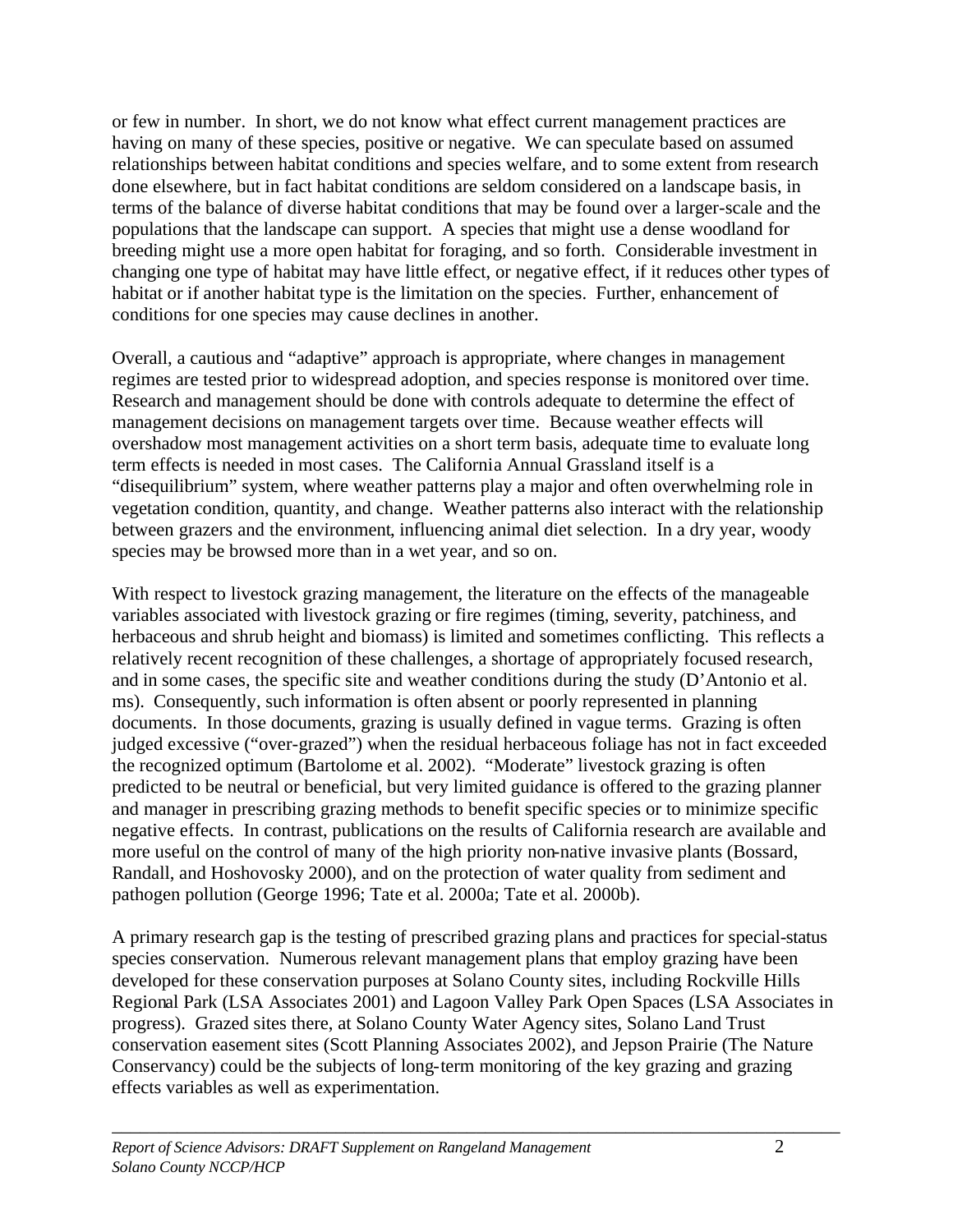Research should also examine modifications of grazing practices to reduce impacts on riparian woodlands. Riparian woodlands are conspicuously absent or reduced in canopy width and length along stream corridors in many parts of Solano County, yet they support at least 12 of the county's special-status species (refer to the Draft HCP Section, "Stream and Riparian Habitats"). In general, livestock grazing results in trampling and herbivory that has reduced the structural diversity and woody plant component of riparian woodlands in many settings. This effect is particularly evident at fenced boundaries where grazing has been excluded or reduced on the opposite side; mature woody vegetation (older taller trees and more structural diversity) is present where ungrazed, but absent, browsed more severely, or otherwise impacted where grazed. The characteristic grazed conditions have generally persisted for decades along with the special status species, and we have little information to fully evaluate the inter-linkages between grazing impacts and species persistence, at local, stream reach, or watershed scales. Experiments on the methods to reduce vegetation impacts should test the effects of specialized riparian grazing during the winter and spring when the deciduous trees are leafless. Relevant riparian studies (e.g. Ford, Ahlborn, and Dalen 2001) found that grazing before and after a specific leafless period resulted in significantly greater browsing and mortality of the riparian tree seedlings and saplings.

## **3. Conservation Grazing Management Issues**

*Environmental Impacts*. A complete assessment of the environmental impacts associated with livestock grazing on rangelands should include the direct and indirect effects of herbivory and trampling. These include effects on the soil and on the germination environment through reduction of shading, nutrient re-distribution, and soil moisture changes. The sustainability and constraints of the livestock grazing industry and related infrastructure that carries out grazing should also be included in such an assessment. In addition, assessments should consider the impacts of livestock grazing introduction, removal, exclusion, or continuation. This latter point is significant because changes in livestock grazing regime can result in significant positive or negative changes in habitat quality for rodents, special-status species, and special natural communities, and in the structure of fire fuels and expected fire behaviors.

The impacts of livestock grazing on the natural vegetation and landscapes of the region have been broad (Painter 1995; Belsky, Matzke and Uselman 1999). Painter states that grazing impacts include the threat to 13 percent of the rare threatened and endangered plants of California, facilitation of the invasion of pest plants, reduction of the regeneration of woody plants, damage to wetland habitats, vegetation type conversion, soil degradation and erosion, and water pollution.

Table 1 summarizes some grazing impacts on habitat. Grazing impacts may benefit some species and suppress others. Most grazing impacts can be manipulated through management. Note that some of these impacts are concurrently caused by other factors, including weather, wildlife effects, and other routes of non-native species invasion.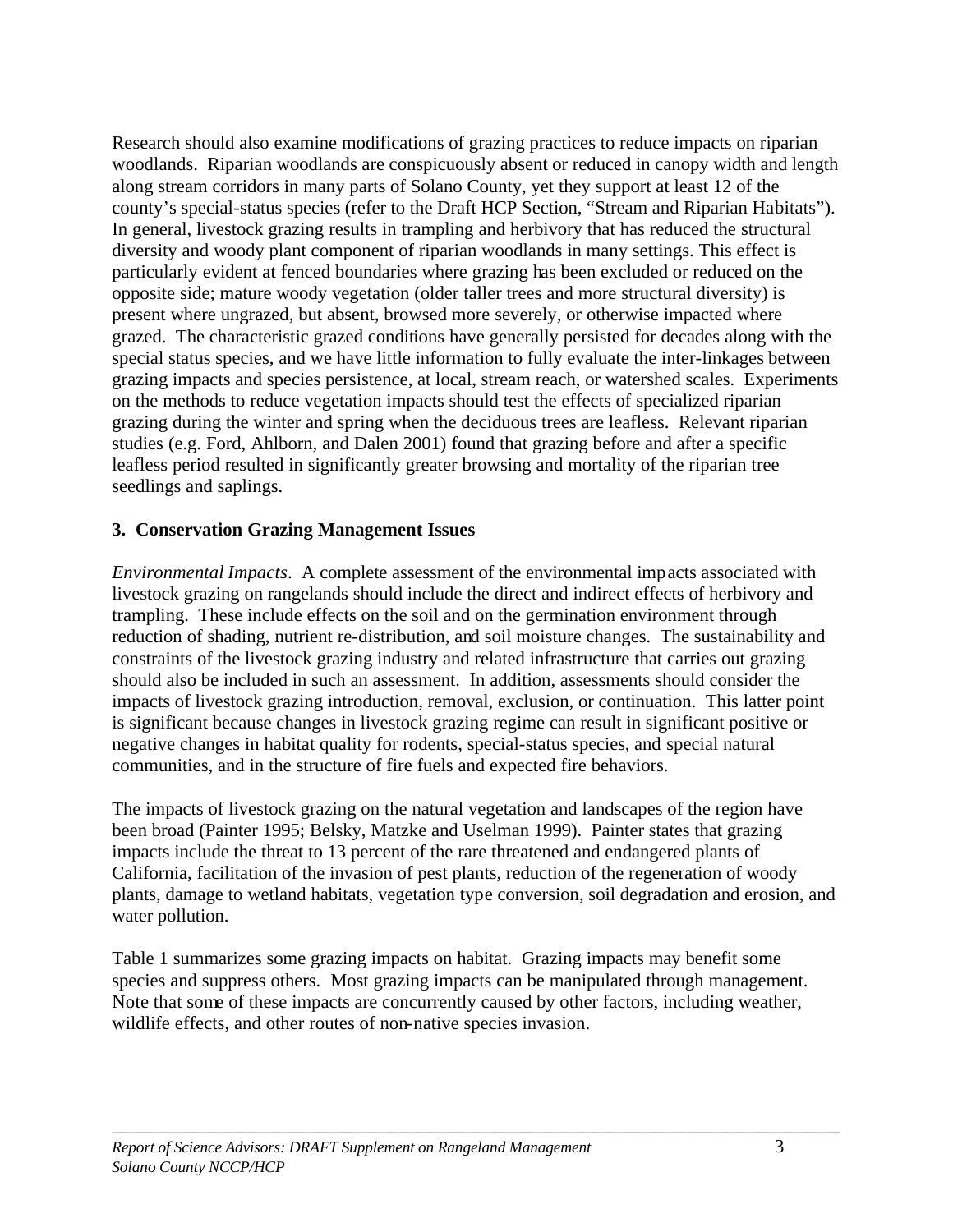| <b>Grazing Factor</b>                                                                                                   | <b>Effects</b>                                                                                                                                                                                      | <b>Notes</b>                                                                                                                                                                                                                                                                                                                                                                                                                                 |
|-------------------------------------------------------------------------------------------------------------------------|-----------------------------------------------------------------------------------------------------------------------------------------------------------------------------------------------------|----------------------------------------------------------------------------------------------------------------------------------------------------------------------------------------------------------------------------------------------------------------------------------------------------------------------------------------------------------------------------------------------------------------------------------------------|
| A. Grazing Livestock Component:                                                                                         |                                                                                                                                                                                                     |                                                                                                                                                                                                                                                                                                                                                                                                                                              |
| Trampling                                                                                                               | Soil compaction;<br>suppress development of<br>shrubs; create bare areas<br>and disturbance                                                                                                         | Can influence soil moisture regimes,<br>erosion rates, structure of stream<br>banks, creation of terracettes, species<br>richness                                                                                                                                                                                                                                                                                                            |
| Browsing of woody<br>vegetation                                                                                         | Suppress development of<br>shrubs and trees; increase<br>light to understory;<br>reduce shading                                                                                                     | Can enhance understory<br>development, reduce fire hazard,<br>reduce stream shading, prevent shrub<br>invasion, reduce structural diversity;<br>specific impacts to plants and animals<br>include changes in nest sites and<br>cover, constrain oak recruitment,<br>improve understory development                                                                                                                                           |
| Grazing of<br>herbaceous<br>vegetation                                                                                  | Reduce height of<br>vegetation; create mosaic<br>of vegetation density and<br>heights; selectivity may<br>lead to differing effects<br>on different species;<br>reduce litter; create bare<br>areas | Reduced vegetation height may be<br>desirable for some species, if invasive<br>non-natives or annuals are selectively<br>grazed; can benefit natives, etc.; can<br>influence composition of rodent<br>populations, cover, soil moisture and<br>temperature; reduce some aspects of<br>fire hazard; increase species diversity<br>at intermediate levels; bare areas can<br>facilitate invasions of non-natives and<br>increase erosion rates |
| Nutrient<br>redistribution and<br>transformation                                                                        | Concentrate some<br>nutrients where feces and<br>urine are deposited;<br>volatilize nitrogen                                                                                                        | Can reduce water quality, introduce<br>pathogens; riparian buffers seem to<br>prevent most impacts to water quality                                                                                                                                                                                                                                                                                                                          |
| Transport of seeds                                                                                                      | Feces or fur may carry<br>seeds from one area to<br>another.                                                                                                                                        | Can spread invasive non-native<br>plants; research limited in this area<br>(note: cattle feeding using hay may be<br>more likely to transport seeds).                                                                                                                                                                                                                                                                                        |
| <b>B. Livestock Operations Component:</b>                                                                               |                                                                                                                                                                                                     |                                                                                                                                                                                                                                                                                                                                                                                                                                              |
| Construction,<br>maintenance, and<br>use of fencing,<br>watering, and other<br>livestock facilities;<br>vehicle traffic | Similar to trampling on a<br>more localized scale                                                                                                                                                   | Additional potential impacts include<br>ground disturbance and impacts to<br>cultural resources                                                                                                                                                                                                                                                                                                                                              |

# **Table 1. Grazing Impacts on Habitat.**

In many cases, the negative impacts of livestock grazing justify a change in management. However, the choice to remove grazing is sometimes not an option and sometimes not desirable. In these cases, the planner should design practices to reduce the negative impacts to less than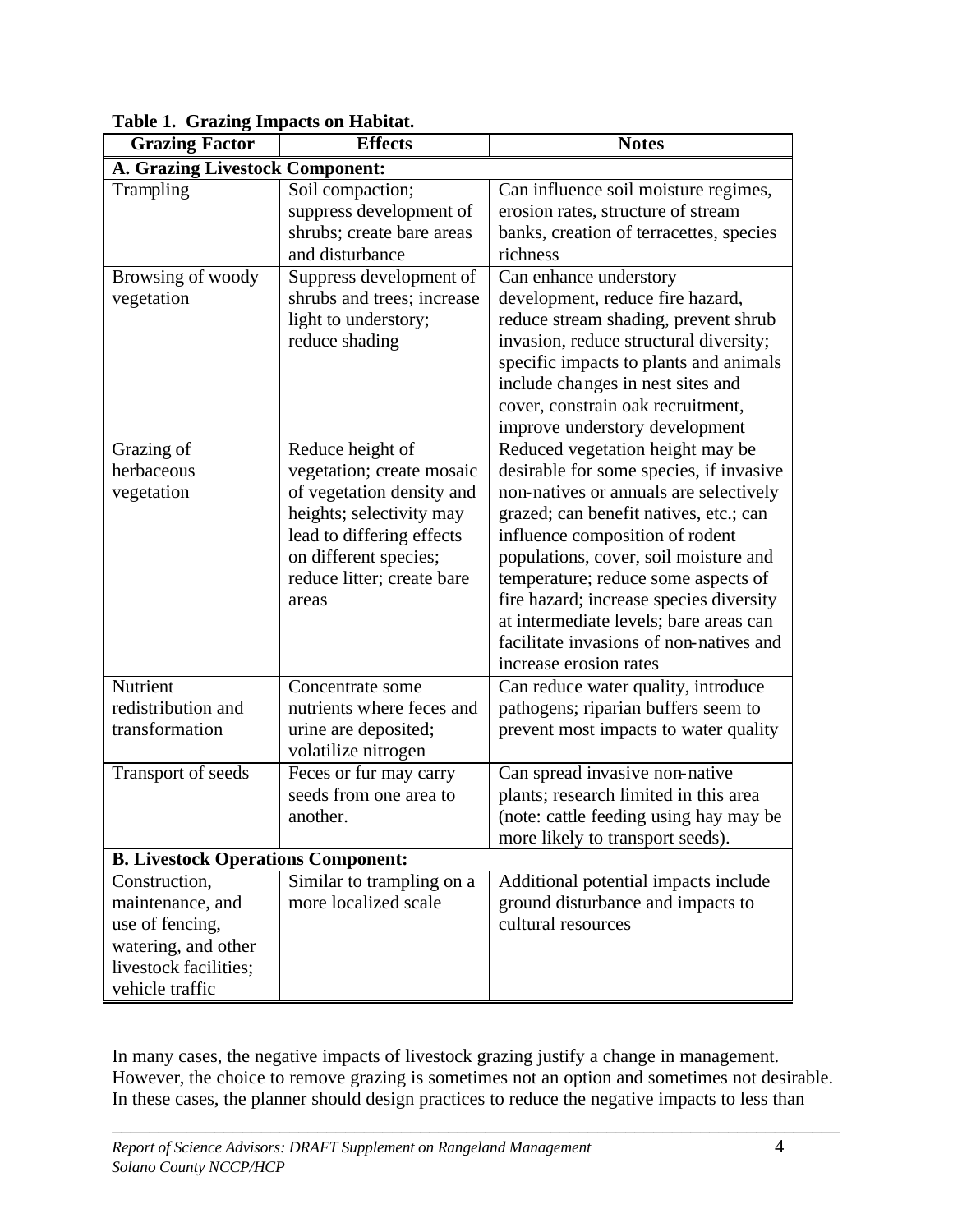significant levels, and consider opportunities to use grazing to achieve management goals. Management of rangelands dominated by California Annual Grassland and associated oak savanna should include Residual Dry Matter standards (Bartolome et al. 2002), water quality protection measures (George 1996; SWRCB 1995), fire hazard reduction methods, and prescriptions to maintain or improve any special-status resources.

*Non-point Source Water Quality Planning*. The Water Quality Control Plan for the San Francisco Bay Region, which includes Solano County, generally requires compliance with municipal water quality standards associated with pathogen pollution (CRWQB 2002). This generally does not apply to designated non-point sources, including rangeland livestock grazing. The California Rangeland Water Quality Management Plan (CRWQMP) for non-point source pollution associated with rangeland grazing applies to non-federal public and private grazing lands in California (SWRCB 1995). It is a formal multi-agency agreement with voluntary compliance by landowners, agencies, and resource managers. Rangeland management planners should follow the recommended grazing management planning and appropriate practices to prevent or minimize pathogen contamination and other pollution of waters.

*Native Ungulate Grazing Regimes and Effects*. Any considerations or plans for the mimicking of grazing regimes and effects of the pre-historic ungulate communities should begin with an investigation of those animals and how they probably behaved. Such an investigation will reveal the feasibility and promise of both the native animals and the livestock.

Prior to the first European settlements and introductions of livestock into Northern California (in the mid Eighteenth Century), there were two distinct periods with different groups of large grazing mammals (Edwards 1992). During the Pleistocene Epoch (which ended about 10,000 years ago) the lands of this region were grazed by very large native mammals, many of which became extinct, as well as smaller mammals that have persisted until today. The largest animals included mastodons, mammoths, ground sloths, bison, horses, camels, and oxen. Their teeth morphology, stomach contents, and fossils indicate these herbivores consumed primarily perennial grasses and woody forage. The evidence suggests a high diversity of feeding niches among ample grassland and savanna with grazing as a major activity, similar to East Africa today. Grazing and trampling were major forces shaping the structure and composition of the vegetation for about two million years. During this period most of our native grassland and savanna herbaceous plants evolved mechanisms to withstand grazing.

Since the end of the Pleistocene, and the extinction of the "megafauna," the region was grazed by a greatly reduced number of herbivores (Edwards 1992). The grasslands, savannas, and shrublands were grazed by roaming bands of tule elk (*Cervus elaphus nannodes*), mule deer (*Odocoileus hemionus columbianus*), and probably, pronghorn (*Antilocapra americana*). The California grizzly bear (*Ursus arctos californicus*) and some birds (particularly ducks and geese) probably utilized a significant amount of herbaceous forage too. The elk and deer are opportunistic in diet, utilizing more herbaceous forage during the growing season and more woody browse during other seasons.

Domesticated livestock, particularly cattle, sheep, goats, horses, and pigs, were introduced for food and fiber production and other economic purposes. The post-settlement transition severely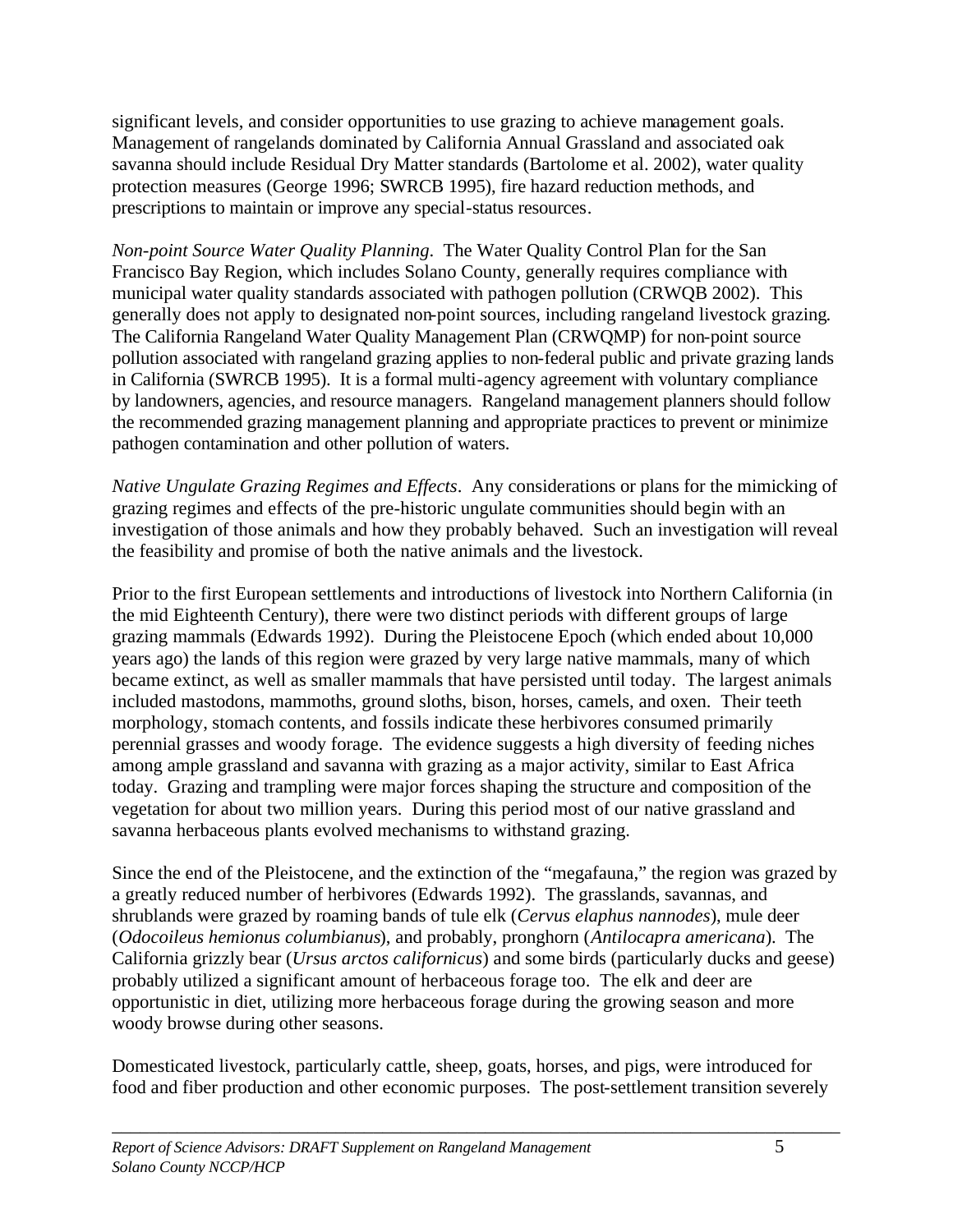restricted the ranges of the remnant herds of elk, pronghorn, bear, and birds due to commercial hunting, fencing, and habitat loss. However, deer and numerous non-domesticated small mammals, such as rodents, continue to utilize significant herbaceous forage and shape the grassland and shrubland vegetation (Lidicker 1989). The conversion of the grasslands and oak savanna understory from native grasses to mostly annual grasses and forbs of European origin was also severe (discussed in the section on restoration of native grasslands). Disturbance associated with livestock is likely to have aided the invasion and helps maintain suitable conditions for persistence of some of the non-native opportunist plants.

The effects of livestock resemble the effects of the potential populations of native ungulates in terms of the reduction of height and biomass of the grassland herbaceous plants, reduced cover of native woody plants, trampling and soil compaction, and sources of pollutants. However, the behavioral patterns of livestock differ from the potential behavior of large groups of native ungulates, and consequently the timing, intensity, and spatial distribution of herbivory and trampling differs. Livestock grazing can be ecologically beneficial if careful strategies are devised to achieve specific conservation goals and to minimize the negative impacts based on the conditions of the grazed site (Edwards 1992; Ford 2001).

*Native Ungulate Grazing Feasibility and Effectiveness*. The building and maintaining of enclosures or exclosures of significant sizes for herds of any of the native grazing animals and their care and handling would be extraordinarily expensive. Adoption of native grazing animals by private sector landowners and livestock operators would pose other significant problems, including those extra costs, loss of conventional livestock production revenues, potential disease transmission, and possible genetic pollution. It seems very unlikely that any of the native animals could be enclosed or maintained in small herds to perform the desired vegetation management thoroughly and repeatedly in multiple fragmented sites. Wild grazers are unlikely to be available in sufficient numbers, or to be sufficiently controllable. Only the mule deer seems likely to be available in naturally occurring situations and relatively large numbers, but incorporating this wild animal into a prescribed grazing regime might require extensive exclosures or frequent moving between enclosures during critical seasons.

Livestock grazing is more likely to be the preferred management alternative because of the relative manageability of livestock, and because of the availability of livestock and the skilled personnel of the existing industry. Despite the dissimilarities of livestock grazing to that of the potential grazing of native ungulates, a careful program of prescribed livestock grazing is likely to be one of the most feasible and effective means available.

*Prospects of Grazing Removal*. The Intermediate Disturbance Hypothesis, the idea that moderate levels of disturbance enhance biodiversity, has been applied to Mediterranean annual grasslands and found to be useful in explaining enhanced biodiversity at moderate grazing levels (Perevolotsky and Seligman, 1999; Maestas et al. 2001). Further, the use of variable, heterogenic patterns of grazing to enhance biodiversity has been reported in grassland studies (Fuhlendorf and Engle 2001). Together with the long history of grazing in California annual grasslands, and the concurrent co-existence of a diverse array of flora and fauna in the grasslands and oak woodlands, caution in applying radical alterations of grazing regime is recommended. The linkages between patterns of grazing and the various species that have persisted in the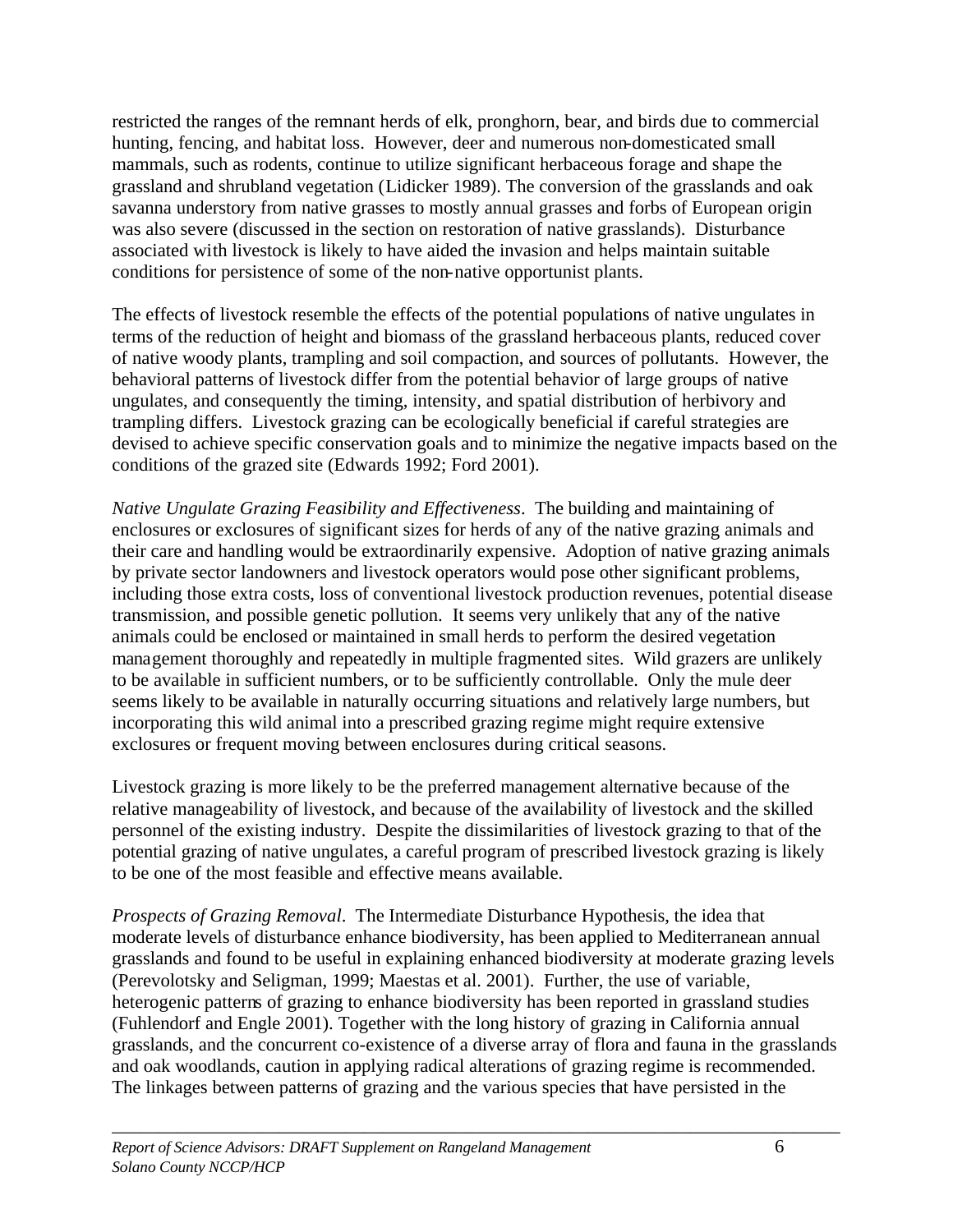grazed landscape, despite radical changes in fire regimes, flora, and fauna that are historically and presently independent of grazing, are not fully understood. Anecdotes abound connecting presence of one species or another with grazing; certainly the removal of grazing has been found to have unanticipated negative consequences in some cases (refer to UCNRS 2002 for a classic case of denial in the case of grazing removal and the kit fox). Continued grazing at moderate levels using residue management guidelines (refer to the section on "environmental impacts"), resulting in an uneven distribution and subsequently diverse array of grazing impacts and floristic conditions, would minimize risk in the absence of complete information. Together with monitoring of areas or species of special concern, this will likely result in the best outcome for maintaining the biodiversity of these lands. In areas where grazing is believed to be a problem, careful testing of alternative regimes can be used. Even in riparian areas, rather than the full exclusion that is coming to be the "default management" for such areas, testing of exclusion in some areas to create a mosaic of conditions in riparian areas would seem a more conservative and risk-minimizing approach.

*Potential Conservation Benefits of Prescribed Grazing*. The negative impacts of livestock grazing are well recognized (discussed in the section on "environmental impacts") and criticisms of grazing in California are often justified. However, its potential uses as a conservation tool are not well recognized, particularly among other disciplines and professions, and should be tested and applied where appropriate:

Habitat of Special-Status Animals

- Reduction of tall grass cover, and associated increase in habitat quality for sensitive wildlife species that depend on low grass height.
- Increase in small-scale diversity of patch height and age in grassland and shrub habitat for wildlife associated with varying grazing prescriptions among grazing units.

Special-Status Plants and Natural Communities

- Less damage to oak seedlings (with spring grazing) compared to fire.
- Reduction of tall annual grass cover, and associated decrease in habitat quality of mice and other small rodents, which cause herbivory damage on oak seedlings.
- Reduction of tall annual grass cover and moisture competition, and associated increase in habitat quality for native perennial grasses (with grazing terminated before native grass flowering)
- Reduction of tall annual grass cover and moisture competition, and associated increase in habitat quality for oak sapling growth (with spring grazing and/or tree shelters)
- Reduction of excessive grass litter mulch and shading, and associated increase in species diversity of associated grassland forbs.
- Increase in small-scale plant species richness associated with variation in grazing within grazing units and different grazing prescriptions among grazing units.
- Minimized impacts to wetland vegetation and banks (with spring grazing)
- Reduction of shrub encroachment into grasslands (where edaphic conditions are appropriate for such encroachment).

# Fire Hazard

Reduction of fire hazard associated with fine fuel biomass.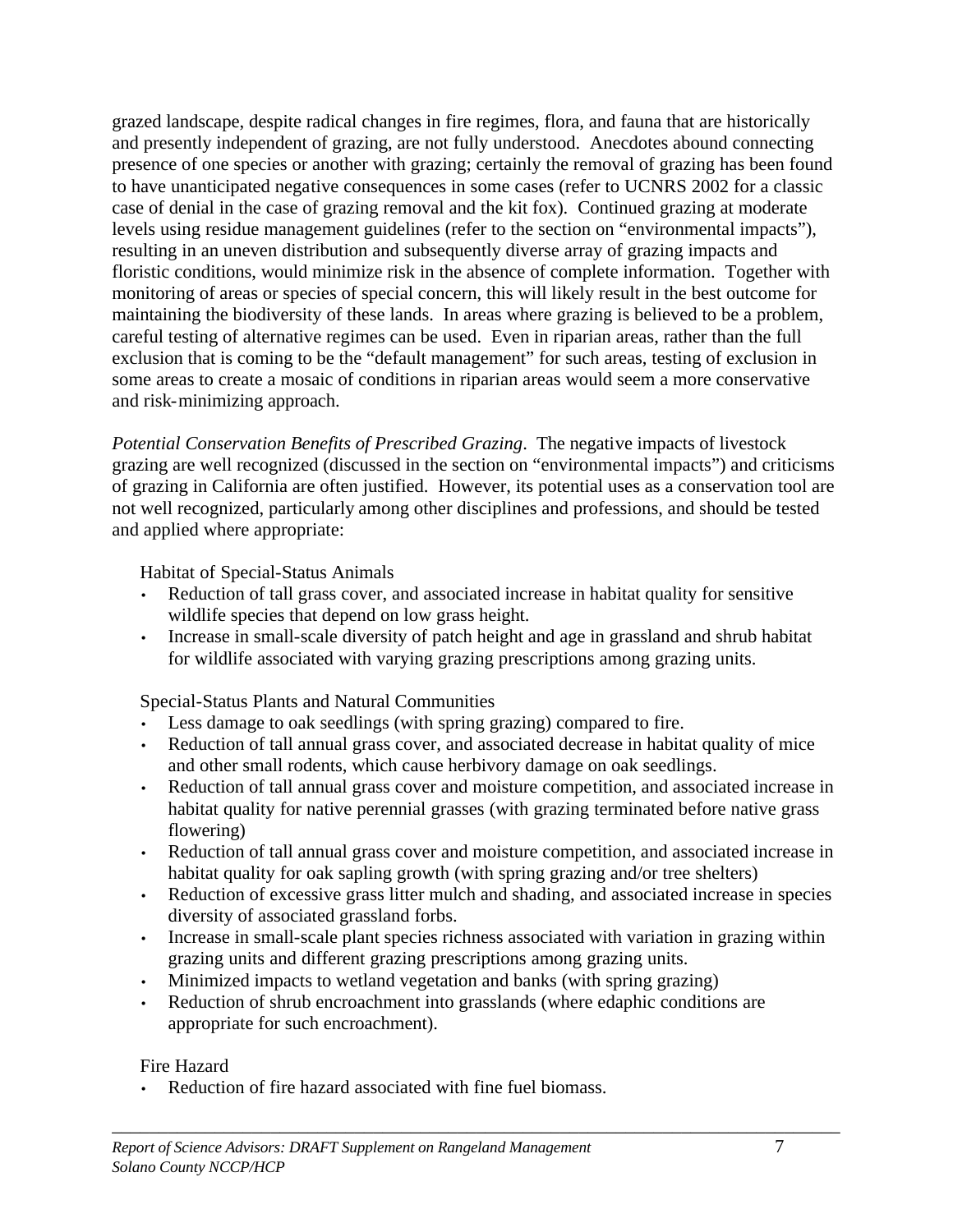• Replacement of fire as a vegetation management tool where fire is inappropriate and livestock grazing does not cause conflicts with other resource management objectives.

Income That Can Contribute to Conservation Projects

- Lease rates can be high in this area, providing annual income for conservation projects.
- Leasing forage may contribute to stability of surrounding land ownerships

*Shift from Conventional to Conservation Grazing*. One of the fundamental goals of land management under the NCCP/HCP will the conservation of the habitat for the special-status species and natural communities that could be affected by livestock grazing, where that land use is appropriate. Where existing livestock grazing will continue or be modified, or where it will be introduced, the purposes and practices of that grazing will need to shift to include new specific conservation objectives as well as the conventional livestock production and other related ranch goals. Livestock grazing will continue as a primary management tool with a new focus on ecosystem qualities and functions, including habitat for the special-status resources.

It is possible that a conservation-oriented grazing management plan will shift the grazing systems from traditional year-long or late fall through late spring periods to more intensified seasonal grazing periods with more movement of the animals and adjustments of the stocking rates.

The cooperative relationship between the Livestock Operator and the agency responsible for administering and supervising the conservation agreements under the NCCP/HCP will be vital to both the effective operation of the conservation agreement and the resulting grazing programs. It will also be vital to the continual improvement of property management through adaptation based on monitoring and evaluation. Assigning the primary responsibilities for monitoring and proposals for adaptations of grazing plans to the Operator could add the significant opportunity to discover new information and to improve management. That responsibility would also provide an incentive to the Operator to find better ways to achieve the conservation goals. Compensation for voluntary reductions in stocking rates during emergencies or unconventional costs associated with conservation, such as weight losses, structural improvements, building and maintaining exclosures, and controlling invasive non-native pest plants will also provide incentives to the Operator. Such compensation could be either reduction of grazing lease fees or reimbursement for the unconventional costs. The supervising agency's provision of information, including manuals and reference documents, invitations to technical workshops, and personal contact with technical representatives to discuss new ideas and scientific development will serve as incentives to the Operator to study and improve management practices.

The Operator's responsibilities should be guided by specific performance objectives and standards described in formal Grazing Management Plan for each property. The Operator should be provided a direct link to an equally or better skilled representative of the supervising agency who can provide technical assistance as a fellow professional and who has the authority to intercede if the results are not appropriate. These incentives will give the Operator the opportunity to take pride and financial reward in cooperating to achieve the conservation goals.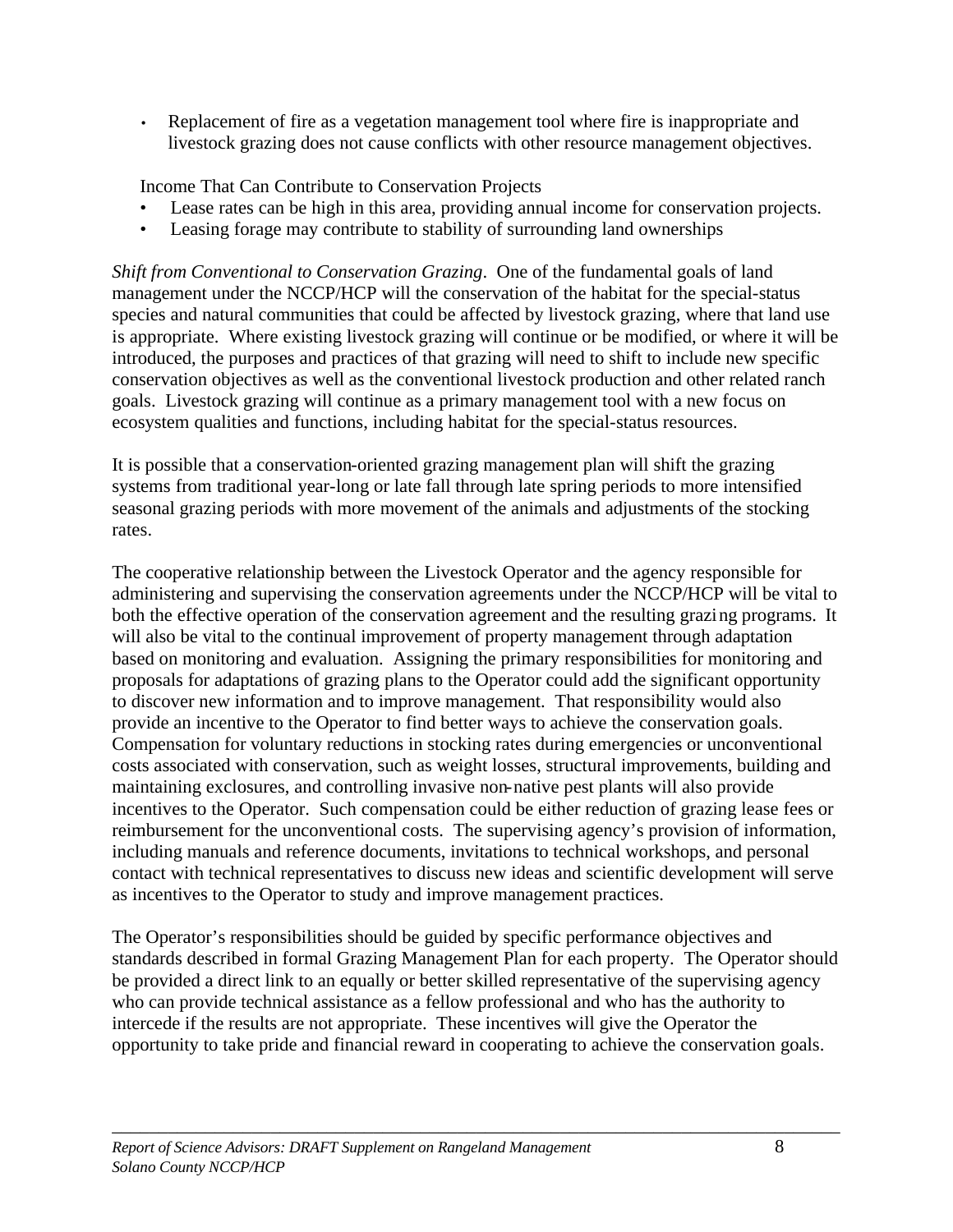*Grazing Management Planning for Conservation*. With the shift from conventional grazing to conservation, grazing management plans will need to address such goals as maintaining biological diversity, controlling non-native pest plants, minimizing the negative impacts of grazing, and maintaining and improving rangeland ecosystem health, including water quality. In all cases, it is important to keep in mind that weather effects will often overshadow management effects in the short term. At the same time, if a viable livestock operation is to succeed, the goals of grazing management will include maintaining and improving forage quality and quantity. Planning will involve the prescription of grazing animal kinds, animal numbers, grazing periods, standard ranges of effects, and adjustments based on thresholds. The complex of different target resources and optimal grazing specifications is likely to pose some conflicts that will require determination of most desirable options, potential to avoid or mitigate negative effects, and rethinking of the grazing plans.

Unique characteristics of a grazing management plan for such conservation purposes might include:

- Specific prescriptions of the expected grazing effects on the required habitat qualities of the target special status species and natural communities, non-native pest plant infestations, fire hazards, and sources of livestock-borne pathogens
- Permanent and temporary sub-division of grazed areas for application of specialized grazing systems to achieve different purposes in some areas
- Unconventional infrastructure requirements, such as exclosures and temporary fencing
- Adaptability during episodes of drought, fire, or late growth and the associated reduction of forage--alternative pasture ("grass banks") and intra- and inter-annual adjustments of stocking rates
- Methods for monitoring of key variables and decision diagrams for adaptive management

*Sustainability and Availability of the Regional Livestock Industry to Perform Grazing Services*. At the same time, it will be important to remember the constraints that face livestock operators in developing grazing plans. Forage resources are not easily replaceable, and reductions in grazing can result in greatly increased costs to the operator. Often operators have little flexibility in herd size over the short term. A maximum degree of stability will result in the best relationships with the operator, and planning for flexibility will be helpful in developing grazing scenarios. In general, with the increasing conversion of lands, many operators are facing forage shortages. This should improve the market for leasing on Solano County lands, and make it possible to get a good price for leases. Developing long term, mutually satisfying relationships with local ranchers that are good cooperators can also contribute to keeping more ranch lands in open space, by contributing to the sustainability of the industry in the area. We recommend reviewing grazing permitting programs in similar environments (such as those of the East Bay Regional Park District) to determine what improvements might be made to current Solano County leasing programs or prices.

# **4. Effects of Livestock Grazing on Special-Status Species Covered in the HCP/NCCP**

The draft NCCP/HCP identified 82 species of plants and animals of Solano County for specialstatus consideration (SCWA 2002; SWCA 2003). The Science Advisors identified 24 key species (18 animals and 6 plants) of sufficient potential threats of urban development to warrant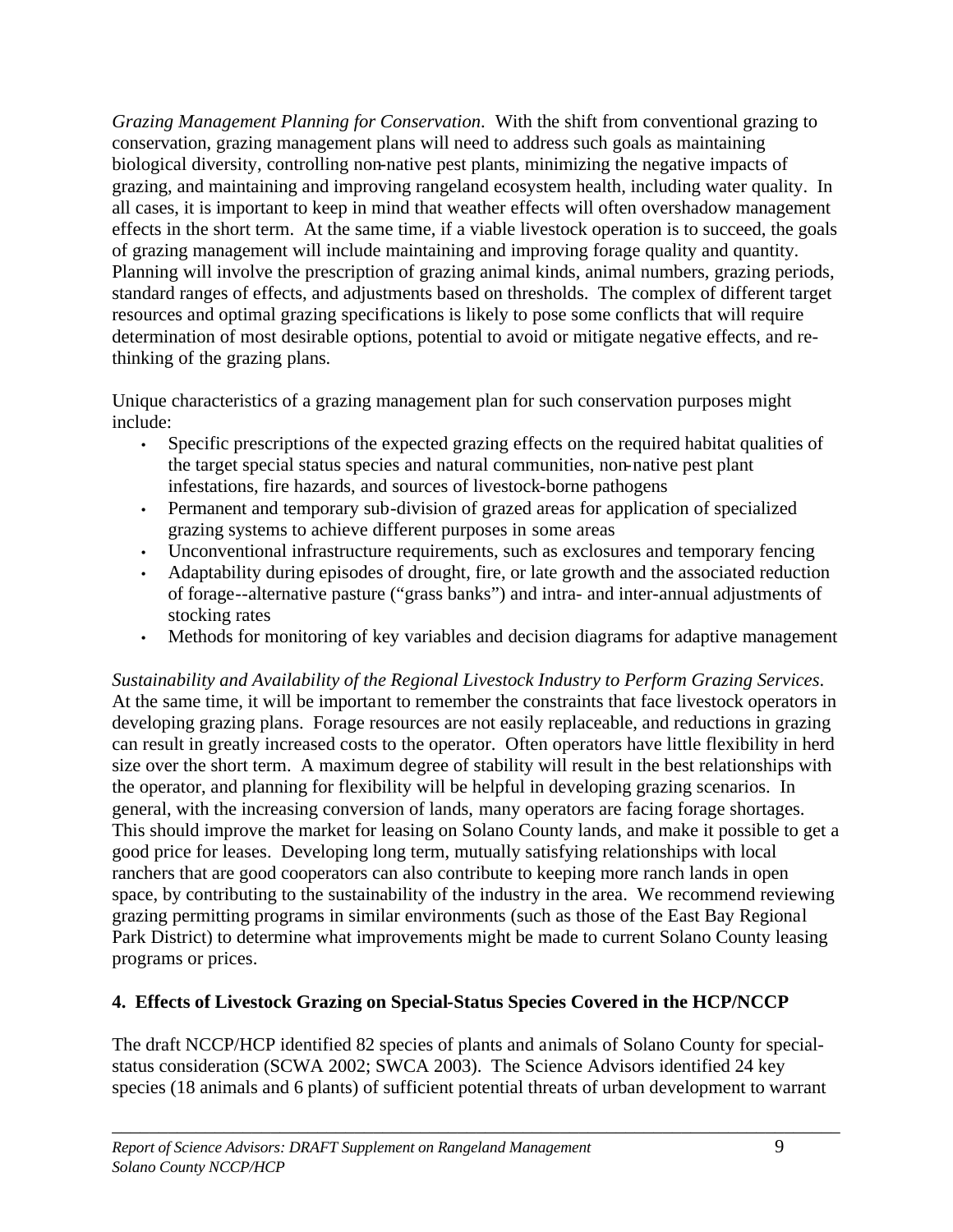special consideration and development of specific conservation measures (Noss et al. 2002). Of the 82 species in the draft NCCP/HCP, 63 (30 animals and 33 plants) occur in or could be affected by management of wildland habitats potentially managed with livestock grazing (grasslands, woodlands, savanna, riparian communities, and scrub). Wetland and aquatic habitat will presumably be excluded from grazing or managed separately with temporary access. Of the 24 species identified by the Science Advisors, 11 are included in the total that occur in or could be affected by management of wildland habitats potentially managed with livestock grazing. Eighteen animals (Table 2) and ten plants (Table 3) warrant special consideration and development of specific grazing management measures to favor potential beneficial effects and/or to minimize potential negative effects. Documentation of potential grazing impacts was not found for five of the animals and 19 of the plants.

These tables summarize reliable information about the special status species, including the characteristics and habitat parameters related to livestock grazing, vulnerabilities to grazing, and the potential negative and beneficial impacts of grazing. Sources are cited. If publications were not available, the information is summarized from interviews of wildlife biologists and plant ecologists with expertise in the individual species or from personal observations. Absence of reliable information is so noted. Before proceeding with grazing activities in key habitat areas, additional information should be collected based on further interviews about those species for which little reliable information is available and a potential threat is identified.

| $S$ pecies <sup>1</sup>                                      | <b>Habitat and</b><br>Occurrence <sup>1</sup>                                                                                                                                                                                    | <b>Potential Effects of Livestock Grazing</b><br>and Associated Threats <sup>2</sup>                                                                                                             | <b>Significant</b><br><b>Grazing</b><br><b>Concern</b> |
|--------------------------------------------------------------|----------------------------------------------------------------------------------------------------------------------------------------------------------------------------------------------------------------------------------|--------------------------------------------------------------------------------------------------------------------------------------------------------------------------------------------------|--------------------------------------------------------|
| Aleutian Canada<br>goose Branta<br>canadensis<br>leucopareia | Grassland                                                                                                                                                                                                                        | Biological Opinion determined project not likely<br>to adversely affect.<br>Reliable information on grazing effects was not<br>found.                                                            | $\gamma$                                               |
| Osprey<br>Pandion<br>haliaetus                               | Oak woodland, riparian<br>woodland, scrub/chaparral<br>Uses large trees, snags,<br>and dead-topped trees in<br>open forest habitats for<br>cover<br>and nesting                                                                  | Significant impacts would typically be [to] a nest<br>site and conservation measures best addressed<br>on a project specific basis.<br>Probably unaffected by conventional livestock<br>grazing. | None                                                   |
| Coopers Hawk<br>Accipiter<br>cooperii                        | Grassland, oak woodland,<br>oak savanna, riparian<br>scrub, riparian woodland,<br>scrub/chaparral<br>Prefers dense trees or<br>patchy woodland habitats;<br>nesting and foraging<br>usually occur near open<br>water or riparian | Potential for development impacts; May require<br>additional conservation measures for oak<br>woodland and savanna.<br>Probably unaffected by conventional livestock<br>grazing.                 | None                                                   |

**Table 2. Potential Effects of Livestock Grazing on Key Special-Status Animals of Solano County, CA.**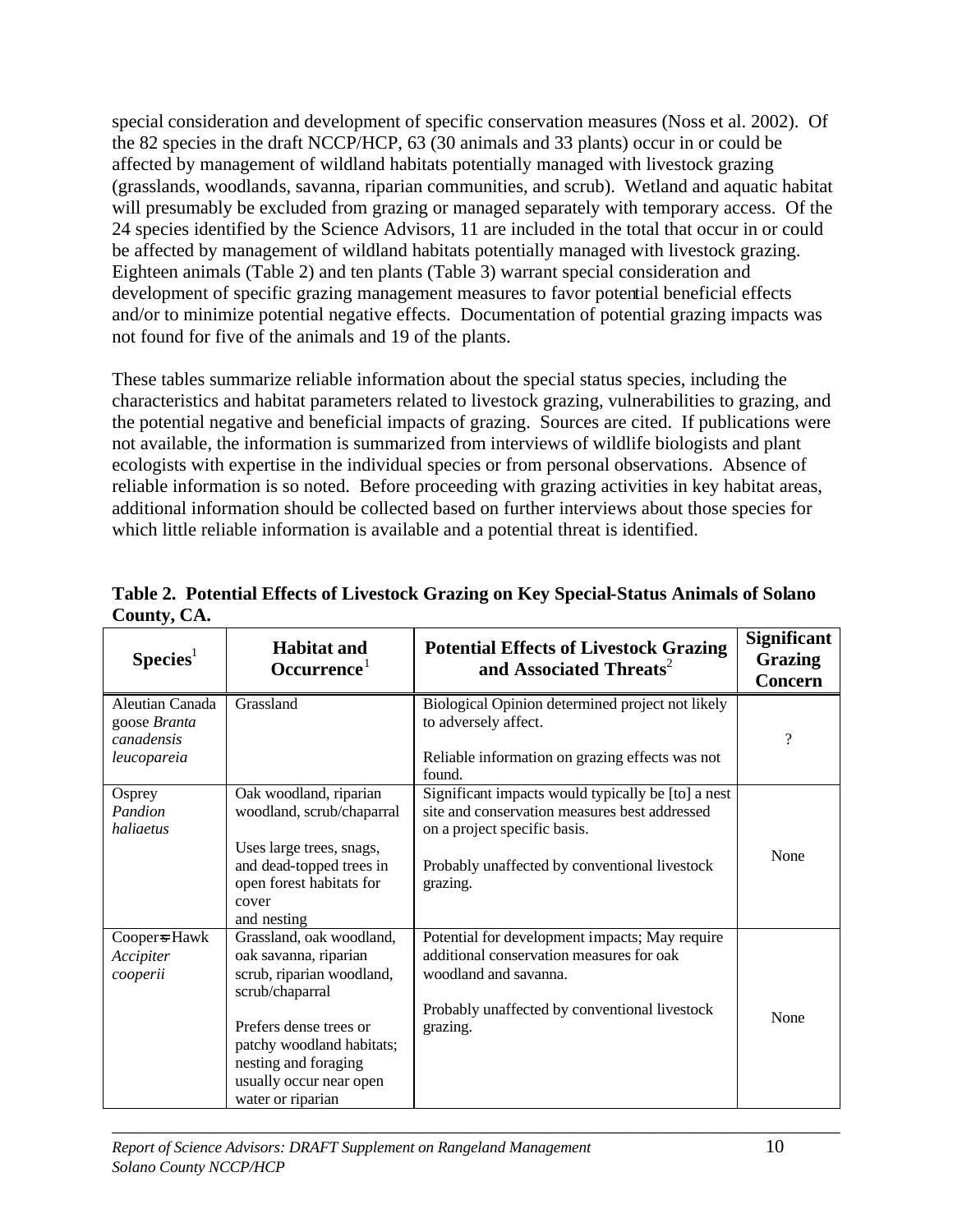| $S$ pecies <sup>1</sup>                            | <b>Habitat and</b><br>Occurrence <sup>1</sup>                                                                                                                                                                                       | <b>Potential Effects of Livestock Grazing</b><br>and Associated Threats <sup>2</sup>                                                                                                                                                                                                                                                                                                                                                                                                                 | Significant<br><b>Grazing</b><br><b>Concern</b>        |
|----------------------------------------------------|-------------------------------------------------------------------------------------------------------------------------------------------------------------------------------------------------------------------------------------|------------------------------------------------------------------------------------------------------------------------------------------------------------------------------------------------------------------------------------------------------------------------------------------------------------------------------------------------------------------------------------------------------------------------------------------------------------------------------------------------------|--------------------------------------------------------|
|                                                    | vegetation; nesting in oak<br>woodlands March-August,<br>with peak May-July.                                                                                                                                                        |                                                                                                                                                                                                                                                                                                                                                                                                                                                                                                      |                                                        |
| Sharp-shinned<br>Hawk Accipiter<br>striatus        | Grassland, oak woodland,<br>oak savanna, riparian<br>woodland, scrub/chaparral                                                                                                                                                      | Potential for development impacts; May require<br>additional conservation measures for oak<br>woodland.                                                                                                                                                                                                                                                                                                                                                                                              |                                                        |
|                                                    | A common migrant and<br>winter resident in dense<br>woodlands; nest and<br>forage in oak woodland;<br>breeds April-August, with<br>peak late May-July.                                                                              | Probably unaffected by conventional livestock<br>grazing.                                                                                                                                                                                                                                                                                                                                                                                                                                            | None                                                   |
| Peregrine falcon<br>Falco<br>peregrinus            | Grassland, oak woodland,<br>oak savanna, riparian<br>scrub, riparian woodland,                                                                                                                                                      | Biological Opinion determined project not likely<br>to adversely affect species or critical habitat.                                                                                                                                                                                                                                                                                                                                                                                                 |                                                        |
|                                                    | scrub/chaparral<br>Requires protected cliffs,<br>ledges, or artificial<br>structures for cover and<br>nesting.                                                                                                                      | Probably unaffected by conventional livestock<br>grazing.                                                                                                                                                                                                                                                                                                                                                                                                                                            | None                                                   |
| Prairie falcon<br>Falco mexicanus                  | Grassland, oak woodland,<br>oak savanna, riparian<br>scrub, riparian woodland,<br>scrub/chaparral<br>Uses open terrain for<br>foraging; nests in open<br>terrain with canyons,<br>cliffs,<br>escarpments, and rock<br>outcrops.     | Primary concern is for direct impacts to nest<br>sites and conservation measures best addressed<br>on a project specific basis.<br>Probably unaffected by conventional livestock<br>grazing.                                                                                                                                                                                                                                                                                                         | None                                                   |
| Northern Harrier<br>Circus cyaneaus                | Grassland, riparian scrub<br>Common year-round in<br>grasslands or shrubs;<br>roosts and nests on the<br>ground in open grassland<br>or edges of freshwater<br>emergent wetlands; nests<br>April-September, with<br>peak June-July. | Could generally be covered by conservation<br>actions for other required species.<br>Management to maintain or improve habitat for<br>the ground squirrel would benefit the raptors that<br>prey on these and other rodents; management to<br>maintain or improve the open qualities of the<br>grasslands and minimize encroachment of shrubs<br>would benefit this grassland dependent species;<br>nests could be affected adversely by livestock<br>traffic during nesting season April-September. | Vulnerable<br>ground nests;<br>otherwise<br>beneficial |
| Swainson's<br>Hawk <sup>4</sup> Buteo<br>swainsoni | Grassland, oak savanna,<br>riparian scrub, riparian<br>woodland<br>Roosts in large trees, but<br>will roost on ground if<br>none available; typical<br>habitat is open grassland                                                    | Concern for development and O&M activities in<br>much of County.<br>Management to maintain or improve habitat for<br>the ground squirrel would benefit the raptors that<br>prey on these and other rodents; management to<br>maintain or improve the open qualities of the<br>grasslands and minimize encroachment of shrubs                                                                                                                                                                         | Vulnerable<br>ground nests;<br>otherwise<br>beneficial |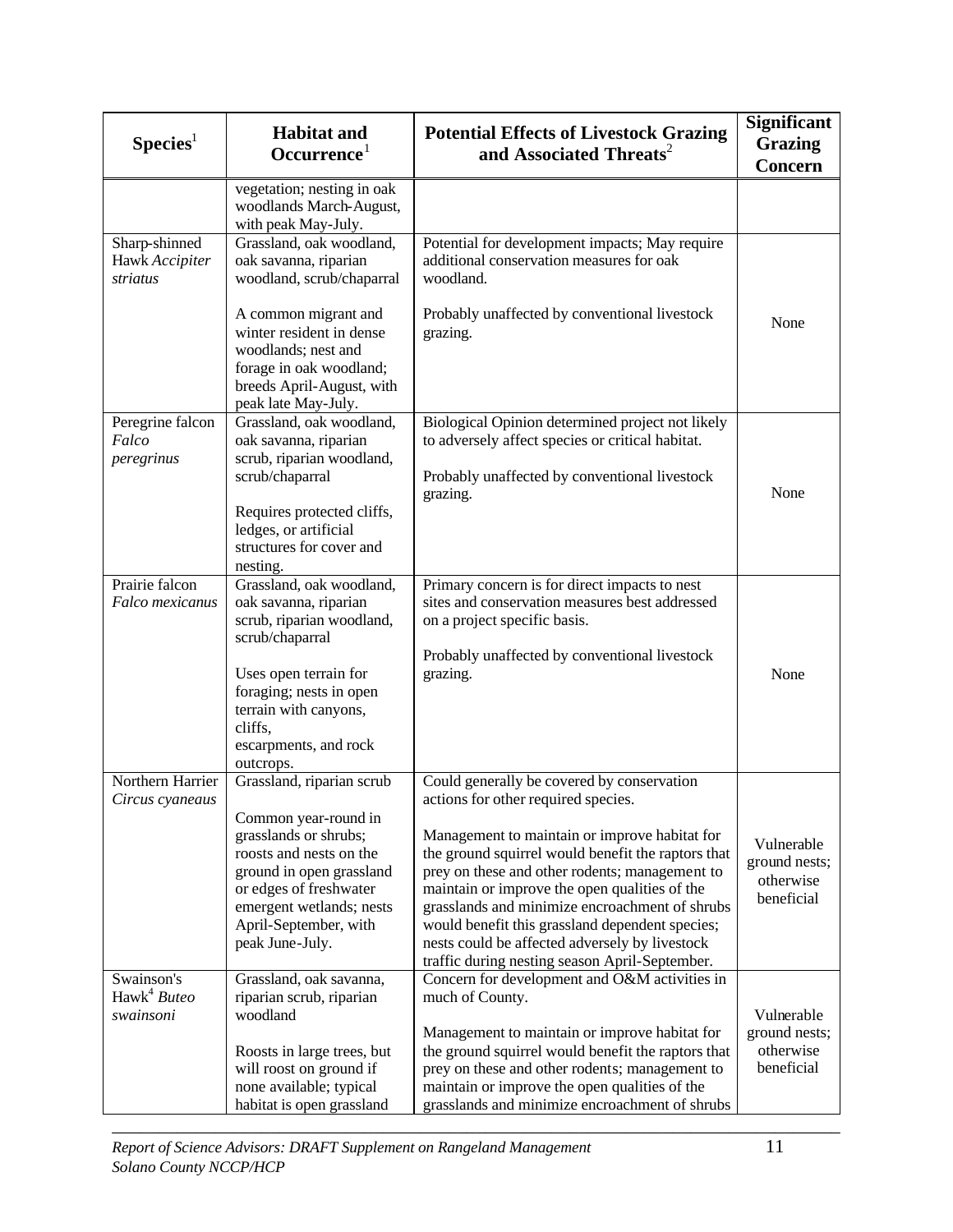| Species <sup>1</sup>                              | <b>Habitat and</b><br>Occurrence <sup>1</sup>                                                                                                                                                | <b>Potential Effects of Livestock Grazing</b><br>and Associated Threats <sup>2</sup>                                                                                                                                                                                                                                                                       | Significant<br><b>Grazing</b><br><b>Concern</b>      |
|---------------------------------------------------|----------------------------------------------------------------------------------------------------------------------------------------------------------------------------------------------|------------------------------------------------------------------------------------------------------------------------------------------------------------------------------------------------------------------------------------------------------------------------------------------------------------------------------------------------------------|------------------------------------------------------|
|                                                   | containing scattered large<br>trees or small groves; nests<br>March to August, with<br>peak May to July.                                                                                     | would benefit this grassland dependent species;<br>nests could be affected adversely by livestock<br>traffic during nesting season March to August.                                                                                                                                                                                                        |                                                      |
| Golden Eagle<br>Aquila<br>chrysaetos              | Grassland, oak woodland,<br>oak savanna, riparian<br>scrub, riparian woodland,<br>scrub/chaparral                                                                                            | Conservation actions for many required species<br>would be applicable to conserving foraging<br>habitat; may require additional measures to<br>address nest sites.                                                                                                                                                                                         |                                                      |
|                                                   | Often a year-round<br>resident of rolling foothills<br>with grassland and oak<br>savanna.<br>Secluded cliffs with<br>overhanging ledges and<br>large trees used for cover;                   | Management to maintain or improve habitat for<br>the ground squirrel would benefit the raptors that<br>prey on these and other rodents; management to<br>maintain or improve the open qualities of the<br>grasslands and minimize encroachment of shrubs<br>would benefit this grassland dependent species.<br>Zeiner, et al. 1988-90: Nest desertion if   | Vulnerable<br>tree nests;<br>otherwise<br>beneficial |
|                                                   | nests on cliffs of all<br>heights and in large trees<br>in open areas                                                                                                                        | disturbed by humans.                                                                                                                                                                                                                                                                                                                                       |                                                      |
| <b>Bald Eagle</b><br>Haliaeetus<br>leucocephalus  | Grassland, riparian scrub,<br>riparian woodland,<br>scrub/chaparral<br>Requires large, old-growth<br>trees or snags in remote,<br>mixed stands near water;                                   | Biological Opinion determined project not likely<br>to adversely affect species.<br>Probably unaffected by conventional livestock<br>grazing.                                                                                                                                                                                                              | None                                                 |
|                                                   | nests in large, old-growth,<br>or dominant live tree with<br>open branchwork                                                                                                                 |                                                                                                                                                                                                                                                                                                                                                            |                                                      |
| <b>Mountain Plover</b><br>Charadrius<br>montanus  | Grassland<br>Winter migrant to region                                                                                                                                                        | Concerns for population based on nesting;<br>winter habitat conservation if necessary could be<br>addressed through conservation measures for<br>other required/recommended species.                                                                                                                                                                       |                                                      |
|                                                   | Frequents open plains with<br>low, herbaceous or<br>scattered shrub vegetation.                                                                                                              | Management to maintain or improve the open<br>qualities of the grasslands and minimize<br>encroachment of shrubs would benefit this<br>grassland dependent species.                                                                                                                                                                                        | Beneficial                                           |
| Burrowing $\text{Ow1}^4$<br>Athene<br>cunicularia | Grassland, oak savanna,<br>riparian scrub<br>Found in open, dry grazed                                                                                                                       | Potential for impacts and potential species for<br>future federal and state listing; nest sites<br>protected by existing state and federal laws.                                                                                                                                                                                                           |                                                      |
|                                                   | grasslands and ruderal<br>areas; requires suitable<br>burrows for nesting and<br>shelter, usually dug by<br>ground squirrels; breeds<br>March-August, with peak<br>April-May; semi-colonial; | Management to maintain or improve habitat for<br>the ground squirrel would benefit the availability<br>of shelter and presence of prey; management to<br>maintain or improve the open qualities of the<br>grasslands and minimize encroachment of shrubs<br>would benefit this grassland dependent species.<br>Zeiner, et al. 1988-90: Poisoning of ground | Beneficial                                           |
|                                                   | perches on rock outcrops.                                                                                                                                                                    | squirrels have contributed to owl population<br>declines.                                                                                                                                                                                                                                                                                                  |                                                      |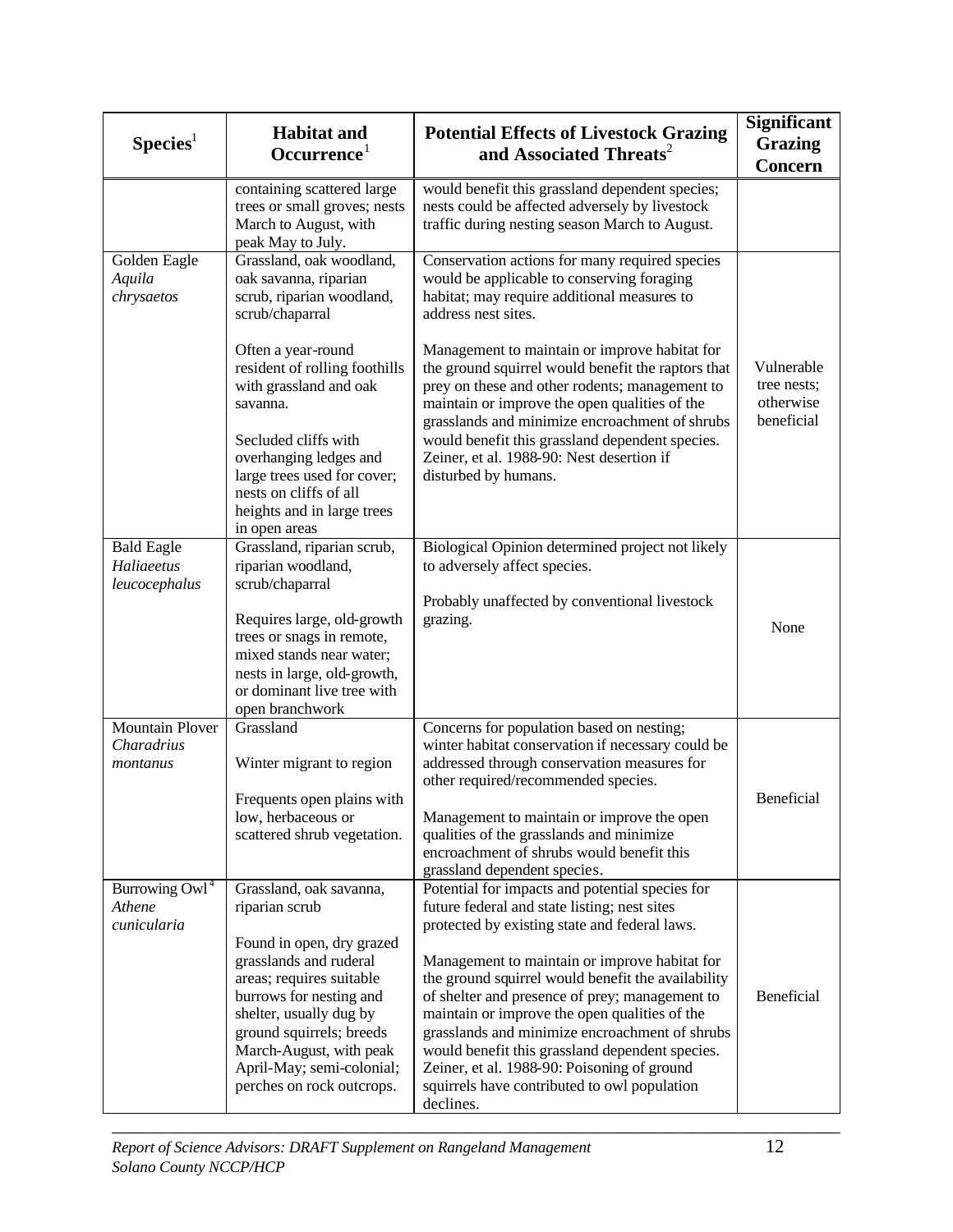| Species <sup>1</sup>                                                      | <b>Habitat and</b><br>Occurrence <sup>1</sup>                                                                                                                                                                                                       | <b>Potential Effects of Livestock Grazing</b><br>and Associated Threats <sup>2</sup>                                                                                                                                                                                                                                                                                                                                                                 | <b>Significant</b><br><b>Grazing</b><br><b>Concern</b>                         |
|---------------------------------------------------------------------------|-----------------------------------------------------------------------------------------------------------------------------------------------------------------------------------------------------------------------------------------------------|------------------------------------------------------------------------------------------------------------------------------------------------------------------------------------------------------------------------------------------------------------------------------------------------------------------------------------------------------------------------------------------------------------------------------------------------------|--------------------------------------------------------------------------------|
| Short-eared Owl<br>Asio flammeus                                          | Grassland, riparian scrub<br>Found in open, treeless<br>areas with elevated sites<br>for perches, and dense<br>vegetation for roosting and<br>nesting; nests on dry<br>ground in a depression<br>concealed in vegetation                            | Could generally be covered under conservation<br>strategies for other required species.<br>Management to maintain or improve habitat for<br>rodents would benefit the raptors; management<br>to maintain or improve the open qualities of the<br>grasslands and minimize encroachment of shrubs<br>would benefit this grassland dependent species;<br>nests could be affected adversely by livestock<br>traffic during nesting season April to July. | Vulnerable<br>ground nests;<br>otherwise<br>beneficial                         |
| Salt Marsh<br>Common<br>Yellowthroat<br>Geothlypis<br>trichas sinuosa     | Riparian scrub<br>Frequents low, dense<br>vegetation near water;<br>many brushy habitats used<br>in migration; nest usually<br>placed on or close above<br>ground; breeds from early<br>April to mid-July, with<br>peak activity in May and<br>June | Could generally be covered under conservation<br>strategies for other required species.<br>Management to maintain riparian woody<br>vegetation would benefit this species.                                                                                                                                                                                                                                                                           | Vulnerable<br>ground nests;<br>riparian<br>woody cover                         |
| Yellow-breasted<br>Chat Icteria<br>virens                                 | Riparian scrub, riparian<br>woodland<br>Frequents dense, brushy<br>thickets and tangles near<br>water, and thick understory<br>in<br>riparian woodland; nests<br>usually 0.6 to 2.4m above<br>ground in dense shrubs<br>along a<br>stream or river  | Could generally be covered under conservation<br>strategies for other required species.<br>Management to maintain riparian woody<br>vegetation would benefit this species.                                                                                                                                                                                                                                                                           | Vulnerable<br>riparian<br>woody cover                                          |
| Tricolored<br>Blackbird<br>Agelaius tricolor                              | Grassland, riparian scrub<br>Common local resident of<br>near freshwater emergent<br>wetlands near grasslands<br>and croplands; colonial<br>nesters; nests in cattails,<br>tules, trees, or shrubs mid-<br>April to late July.                      | Some overlap with conservation strategies for<br>other required species; may require additional<br>measures.<br>Zeiner, et al. 1988-90: colonies vulnerable to<br>massive nest destruction by mammalian and<br>avian predators<br>Management to maintain or improve the open<br>qualities of the grasslands and minimize<br>encroachment of shrubs would benefit this<br>grassland dependent species.                                                | Vulnerable<br>wetland<br>emergent<br>vegetation<br>and riparian<br>woody cover |
| California Tiger<br>Salamander <sup>3</sup><br>Ambystoma<br>californiense | Grassland, oak savanna<br>Grasslands and oak<br>savanna with rodent<br>burrows are used for<br>summer retreats and/or<br>breeding; adults live in                                                                                                   | Sensitive to livestock traffic and excess grass<br>height (hindering movement) primarily during<br>key periods of above-ground activity in 1km<br>band around temporary ponds-- movement of<br>adults from burrows to breed in ponds<br>November-March and movements of juveniles<br>from ponds to burrows March-August; sensitive                                                                                                                   | Vulnerable<br>to trampling;<br>otherwise<br>beneficial                         |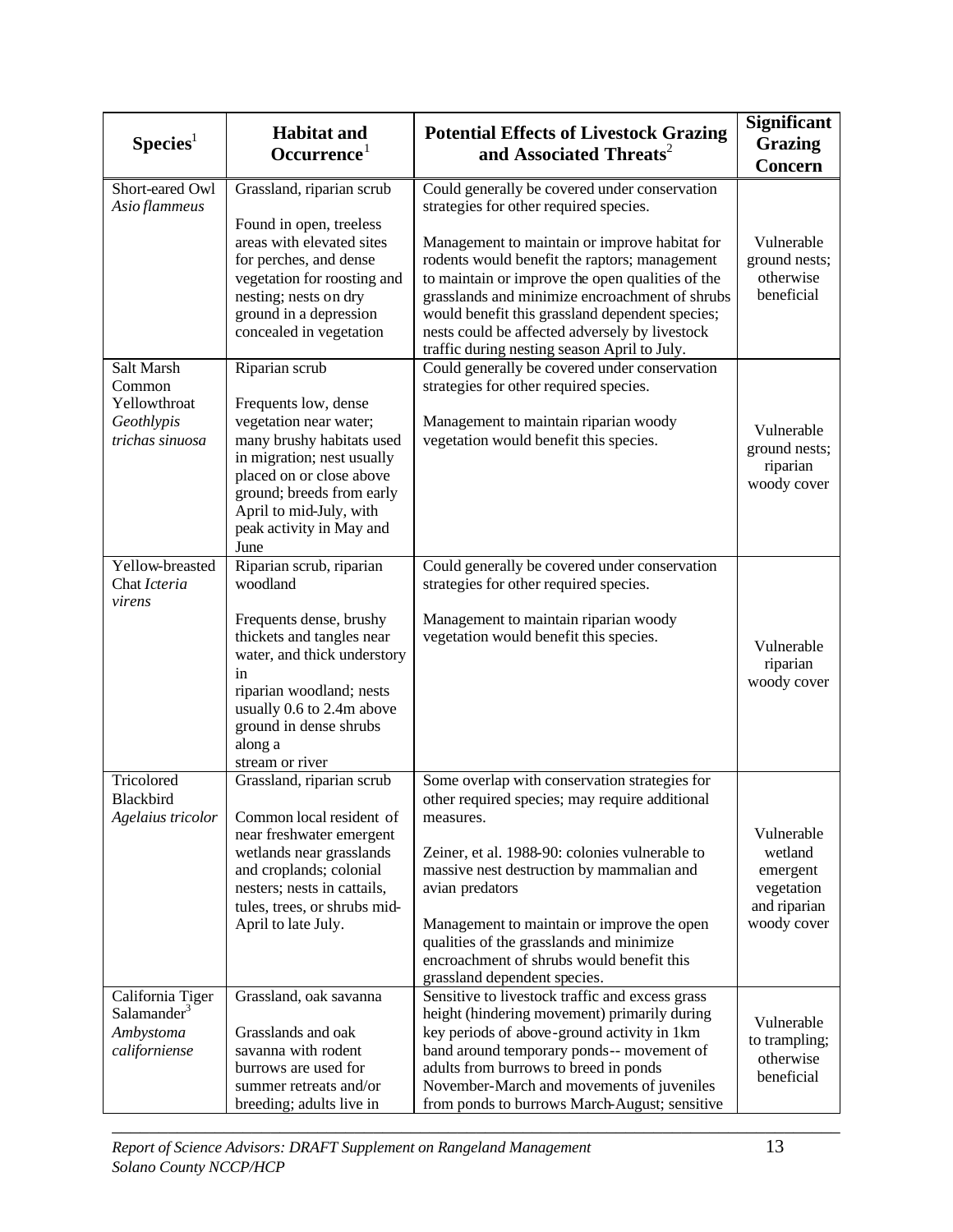| Species <sup>1</sup>                                          | <b>Habitat and</b><br>Occurrence <sup>1</sup>                                                                                                                                                                                                                                                                                                                                                                                                                                                                                                                                                     | <b>Potential Effects of Livestock Grazing</b><br>and Associated Threats <sup>2</sup>                                                                                                                                                                                                                                                                                                                                                                                                                                                                                                                                                                                                                                                                                                                                                                                                                                                                                                                                                                                                                                                                                                                                                                                                                                                                                                                                                                                                                                                                                                                                   | <b>Significant</b><br>Grazing<br><b>Concern</b>                                                         |
|---------------------------------------------------------------|---------------------------------------------------------------------------------------------------------------------------------------------------------------------------------------------------------------------------------------------------------------------------------------------------------------------------------------------------------------------------------------------------------------------------------------------------------------------------------------------------------------------------------------------------------------------------------------------------|------------------------------------------------------------------------------------------------------------------------------------------------------------------------------------------------------------------------------------------------------------------------------------------------------------------------------------------------------------------------------------------------------------------------------------------------------------------------------------------------------------------------------------------------------------------------------------------------------------------------------------------------------------------------------------------------------------------------------------------------------------------------------------------------------------------------------------------------------------------------------------------------------------------------------------------------------------------------------------------------------------------------------------------------------------------------------------------------------------------------------------------------------------------------------------------------------------------------------------------------------------------------------------------------------------------------------------------------------------------------------------------------------------------------------------------------------------------------------------------------------------------------------------------------------------------------------------------------------------------------|---------------------------------------------------------------------------------------------------------|
|                                                               | subterranean refugia for<br>most of year, then move to<br>ponds with first rains of<br>season, usually November;<br>migrate during rainy<br>season to seasonal<br>wetlands, vernal pools,<br>stock ponds, or slow<br>streams that hold water<br>through May; breeding<br>occurs from December to<br>early February; larvae<br>transform in water by early<br>July; post-metamorphic<br>juveniles disperse from<br>breeding sites in late<br>spring to early summer.                                                                                                                               | to drawing down of pond breeding sites in<br>spring; indirectly sensitive to reduced<br>populations of burrowing rodents; management<br>to maintain or improve habitat for the ground<br>squirrel would be beneficial to this and other<br>species that have persisted in the region as a<br>group because of the presence of common<br>habitat requirements, including dependence on<br>surface water in ponds and streams and on active<br>populations of the ground squirrel, which<br>constructs burrows subsequently used for refuge;<br>requires access across the open grasslands, thus<br>insufficient grazing, and associated grass height<br>elevation and shrub encroachment, would reduce<br>habitat quality.                                                                                                                                                                                                                                                                                                                                                                                                                                                                                                                                                                                                                                                                                                                                                                                                                                                                                              |                                                                                                         |
| California Red-<br>legged $Frog4$<br>Rana aurora<br>draytonii | Grassland, oak woodland,<br>oak savanna, riparian<br>scrub, riparian woodland<br>Common residents using<br>streams, marshes, and<br>stock ponds, preferring<br>pools or slow waters with<br>dense overhanging shrub<br>or emergent vegetation;<br>also use ephemeral streams<br>with pools; attach eggs to<br>emergent vegetation; use<br>upland grassland habitats<br>and refuges of rodent<br>burrows and woody litter<br>up to one mile from<br>breeding areas during<br>movements prior to<br>breeding or for post-<br>metamorphic juvenile<br>dispersal November-<br>March and July-October. | Sensitive to livestock traffic and herbivory<br>(degrading or removing vegetation) at stream<br>and pond edges November-March; sensitive to<br>hoof traffic in streams, wetlands, and ponds<br>November-March. Sensitive to livestock traffic<br>and excess grass height in upland grasslands<br>(hindering movement) during key periods of<br>movement prior to breeding or for post-<br>metamorphic juvenile dispersal November-<br>March and July-October; management to<br>maintain or improve habitat for the ground<br>squirrel would be beneficial to this and other<br>species that have persisted in the region as a<br>group because of the presence of common<br>habitat requirements, including dependence on<br>surface water in ponds and streams and on active<br>populations of the ground squirrel, which<br>constructs burrows subsequently used for refuge;<br>requires access across the open grasslands, thus<br>insufficient grazing, and associated grass height<br>elevation and shrub encroachment, would reduce<br>habitat quality.<br>EBMUD 2001: Moderately vulnerable to<br>livestock impacts—trampling, heavy grazing,<br>and browsing on essential breeding and<br>sheltering habitat, including emergent aquatic<br>plants and dense riparian herbaceous and willow<br>cover at ponds and streams; partial permanent<br>exclusion or extended deferment of livestock use<br>of pond and streams from fall to mid-spring for<br>optimal protection or recovery of degraded sites;<br>tolerant of light to moderate grazing in upland<br>grassland that maintains habitat and prey base. | Vulnerable<br>riparian<br>woody and<br>herbaceous<br>cover and<br>trampling;<br>otherwise<br>beneficial |
| Western Pond                                                  | Grassland, riparian scrub,                                                                                                                                                                                                                                                                                                                                                                                                                                                                                                                                                                        | Conservation actions will likely be addressed                                                                                                                                                                                                                                                                                                                                                                                                                                                                                                                                                                                                                                                                                                                                                                                                                                                                                                                                                                                                                                                                                                                                                                                                                                                                                                                                                                                                                                                                                                                                                                          | Vulnerable to                                                                                           |
| Turtle Clemmys                                                | riparian woodland                                                                                                                                                                                                                                                                                                                                                                                                                                                                                                                                                                                 | through other required species.                                                                                                                                                                                                                                                                                                                                                                                                                                                                                                                                                                                                                                                                                                                                                                                                                                                                                                                                                                                                                                                                                                                                                                                                                                                                                                                                                                                                                                                                                                                                                                                        | trampling;                                                                                              |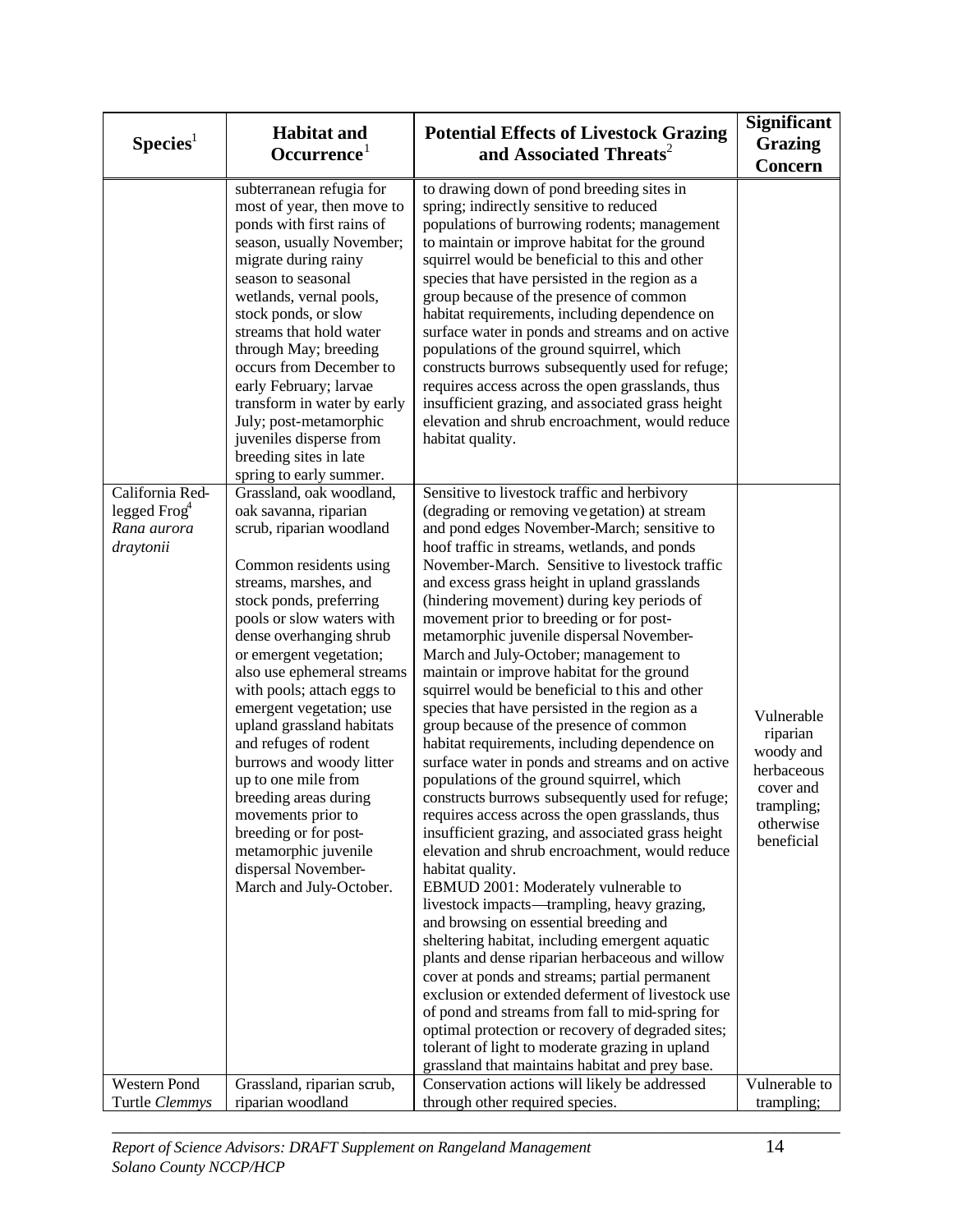| Species <sup>1</sup>                                                                                      | <b>Habitat and</b><br>Occurrence <sup>1</sup>                                                                                                                                                                                                                                                                                                | <b>Potential Effects of Livestock Grazing</b><br>and Associated Threats <sup>2</sup>                                                                                                                                                                                                                                                                                                                                                                                                                                                                                                                                                                                                                                                                                                                                                                                                                                                                                                                                                                                                                                                                      | <b>Significant</b><br><b>Grazing</b><br><b>Concern</b> |
|-----------------------------------------------------------------------------------------------------------|----------------------------------------------------------------------------------------------------------------------------------------------------------------------------------------------------------------------------------------------------------------------------------------------------------------------------------------------|-----------------------------------------------------------------------------------------------------------------------------------------------------------------------------------------------------------------------------------------------------------------------------------------------------------------------------------------------------------------------------------------------------------------------------------------------------------------------------------------------------------------------------------------------------------------------------------------------------------------------------------------------------------------------------------------------------------------------------------------------------------------------------------------------------------------------------------------------------------------------------------------------------------------------------------------------------------------------------------------------------------------------------------------------------------------------------------------------------------------------------------------------------------|--------------------------------------------------------|
| marmorata                                                                                                 | Open slow-moving water<br>of streams and permanent<br>ponds with rocks, floating<br>vegetation, logs, or open<br>mud banks for basking;<br>females move overland<br>into upland grasslands<br>during spring to early<br>summer or when waters<br>dry; eggs laid March-<br>August; incubation and<br>hatchling movements June<br>to November. | Sensitive to hoof traffic around permanent<br>waters where adults and juveniles move between<br>water and nests; March-November; management<br>to maintain or improve habitat for the ground<br>squirrel would be beneficial to this and other<br>species that have persisted in the region as a<br>group because of the presence of common<br>habitat requirements, including dependence on<br>surface water in ponds and streams and on active<br>populations of the ground squirrel, which<br>constructs burrows subsequently used for refuge;<br>requires access across the open grasslands, thus<br>insufficient grazing, and associated grass height<br>elevation and shrub encroachment, would reduce<br>habitat quality.<br>CDFG 1994: Some population declines are in<br>part due to impacts on and alterations of nesting<br>habitat by the activity of livestock.<br>EBMUD 2001: Highly vulnerable to livestock<br>impacts-trampling of nests and burrows and<br>incubating eggs within one quarter mile of<br>feeding habitat in waters; optimal protection by<br>complete exclusion of grazing from critical<br>habitat from April-November. | otherwise<br>beneficial                                |
| Western<br>Spadefoot Toad<br>Spea hammondii                                                               | Grasslands with shallow<br>temporary pools; spends<br>most time in burrows;<br>surface movements from<br>fall to early spring                                                                                                                                                                                                                | Management to maintain or improve the open<br>qualities of the grasslands and minimize<br>encroachment of shrubs would benefit this<br>grassland dependent species.                                                                                                                                                                                                                                                                                                                                                                                                                                                                                                                                                                                                                                                                                                                                                                                                                                                                                                                                                                                       | Beneficial                                             |
| Salt Marsh<br><b>Harvest Mouse</b><br>Reithrodontomys<br>raviventris<br>halicoetes                        | Grassland<br>Pickleweed in saltmarsh is<br>the primary habitat, but<br>non-submerged, salt-<br>tolerant vegetation for<br>escape during highest tides<br>is essential; nests on<br>ground                                                                                                                                                    | Reliable information on grazing effects was not<br>found.                                                                                                                                                                                                                                                                                                                                                                                                                                                                                                                                                                                                                                                                                                                                                                                                                                                                                                                                                                                                                                                                                                 | $\overline{\cdot}$                                     |
| Valley<br>Elderberry<br>Longhorn<br>Beetle <sup>4</sup><br><b>Desmocerus</b><br>californicus<br>dimorphus | Riparian scrub, riparian<br>woodland                                                                                                                                                                                                                                                                                                         | Noss et al. 2002: The beetle and its host plant,<br>elderberry (Sambucus sp.) occur in many<br>riparian and scrub habitats in Solano County.<br>Livestock browse elderberry, and can cause a<br>visible "browse-line" on the plants when<br>occurring in open habitat, such as grassland, but<br>moderate seasonal grazing is not expected to<br>eliminate or reduce the number of plants.<br>USFWS Undated; Virginia Polytechnic Institute<br>and State University 1996: Inappropriate or<br>excessive grazing of elderberry habitat was<br>identified as a threat to survival of the Valley<br>elderberry longhorn beetle by the U.S. Fish and                                                                                                                                                                                                                                                                                                                                                                                                                                                                                                          | Vulnerable<br>stands of host<br>plant                  |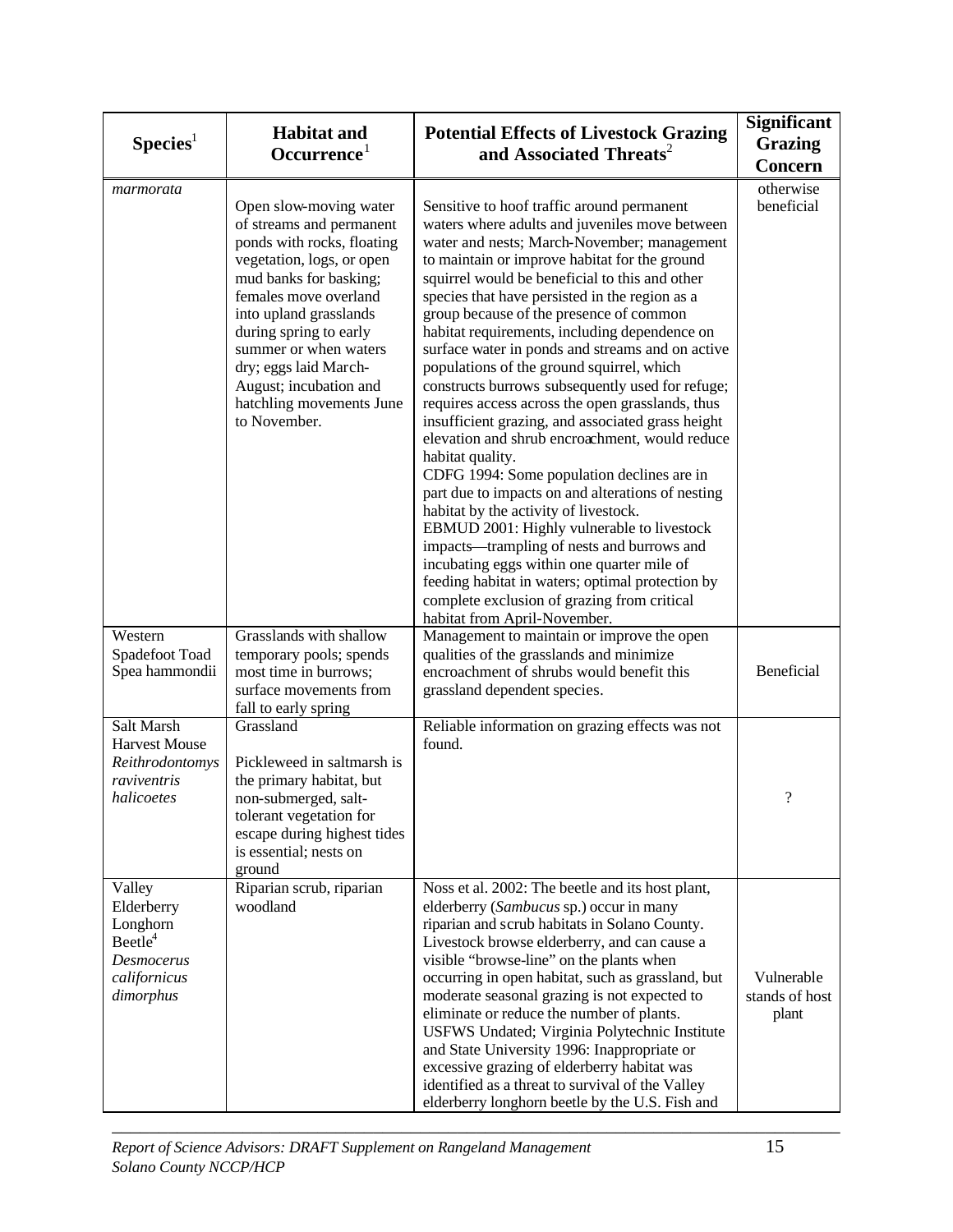| Species <sup>1</sup>                                                                                | <b>Habitat and</b><br>Occurrence <sup>1</sup>                                                                                     | <b>Potential Effects of Livestock Grazing</b><br>and Associated Threats <sup>2</sup>                                                                                                                                                                                                                                                                                                                                       | Significant<br><b>Grazing</b><br><b>Concern</b>           |
|-----------------------------------------------------------------------------------------------------|-----------------------------------------------------------------------------------------------------------------------------------|----------------------------------------------------------------------------------------------------------------------------------------------------------------------------------------------------------------------------------------------------------------------------------------------------------------------------------------------------------------------------------------------------------------------------|-----------------------------------------------------------|
|                                                                                                     |                                                                                                                                   | Wildlife Service.                                                                                                                                                                                                                                                                                                                                                                                                          |                                                           |
| Sacramento<br><b>Anthicid Beetle</b><br><b>Anthicus</b><br>sacramento                               | Riparian scrub                                                                                                                    | Conservation measures would be best addressed<br>on a project specific basis.<br>Reliable information on grazing effects was not<br>found.                                                                                                                                                                                                                                                                                 | $\overline{\mathcal{L}}$                                  |
| Ricksecker's<br>Water Beetle <sup>3</sup><br>Hydrochara<br>rickseckeri                              | Riparian scrub                                                                                                                    | Conservation actions can likely be addressed<br>through [measures taken for] other required<br>species.<br>Reliable information on grazing effects was not<br>found.                                                                                                                                                                                                                                                       | $\overline{\cdot}$                                        |
| Callippe<br>Silverspot<br>Butterfly <sup>4</sup><br>Speyeria<br>callippe callippe                   | Grassland                                                                                                                         | Noss et al. 2002: The butterfly and its larval<br>food and nectar plants occur in grassland habitat<br>in Solano County.<br>Management to maintain or improve the open<br>qualities of the grasslands and minimize<br>encroachment of shrubs would benefit this<br>grassland dependent species; control of non-<br>native nectar plants would be detrimental.<br>Reliable information on grazing effects was not<br>found. | $\overline{\cdot}$                                        |
| Chinook Salmon<br>- Winter-run<br><b>Oncorhynchus</b><br>tshawtyscha                                | Riparian scrub, riparian<br>woodland                                                                                              | Primary concerns are for passage/movement and<br>water quality.<br>Management to maintain riparian woody<br>vegetation would benefit this species.                                                                                                                                                                                                                                                                         | Vulnerable<br>water quality<br>and riparian<br>vegetation |
| Chinook<br>Salmon-Central<br>Valley fall/late<br>fall-run ESU<br><b>Oncorhynchus</b><br>tshawtyscha | Riparian scrub, riparian<br>woodland<br>Some potential breeding<br>habitat.                                                       | Concerns for water quality, passage, and riparian<br>habitat protection.<br>Management to maintain riparian woody<br>vegetation would benefit this species.                                                                                                                                                                                                                                                                | Vulnerable<br>water quality<br>and riparian<br>vegetation |
| Chinook Salmon<br>- Spring-run<br><b>Oncorhynchus</b><br>tshawtyscha                                | Riparian scrub, riparian<br>woodland                                                                                              | Primary concerns are for passage/movement and<br>water quality.<br>Management to maintain riparian woody<br>vegetation would benefit this species.                                                                                                                                                                                                                                                                         | Vulnerable<br>water quality<br>and riparian<br>vegetation |
| Steelhead -<br>Central<br>California Coast<br><b>ESU</b><br>Oncorhynchus<br>mykiss                  | Riparian scrub, riparian<br>woodland<br>Breeding habitat present;<br>many streams in County<br>may qualify as critical<br>habitat | Concerns for water quality, passage, and riparian<br>habitat protection.<br>Management to maintain riparian woody<br>vegetation would benefit this species.                                                                                                                                                                                                                                                                | Vulnerable<br>water quality<br>and riparian<br>vegetation |
| Steelhead -<br><b>Central Valley</b><br>ESU <sup>4</sup><br><b>Oncorhynchus</b>                     | Riparian scrub, riparian<br>woodland<br>Breeding habitat present;                                                                 | Concerns for water quality, passage, and riparian<br>habitat protection.<br>Management to maintain riparian woody                                                                                                                                                                                                                                                                                                          | Vulnerable<br>water quality<br>and riparian<br>vegetation |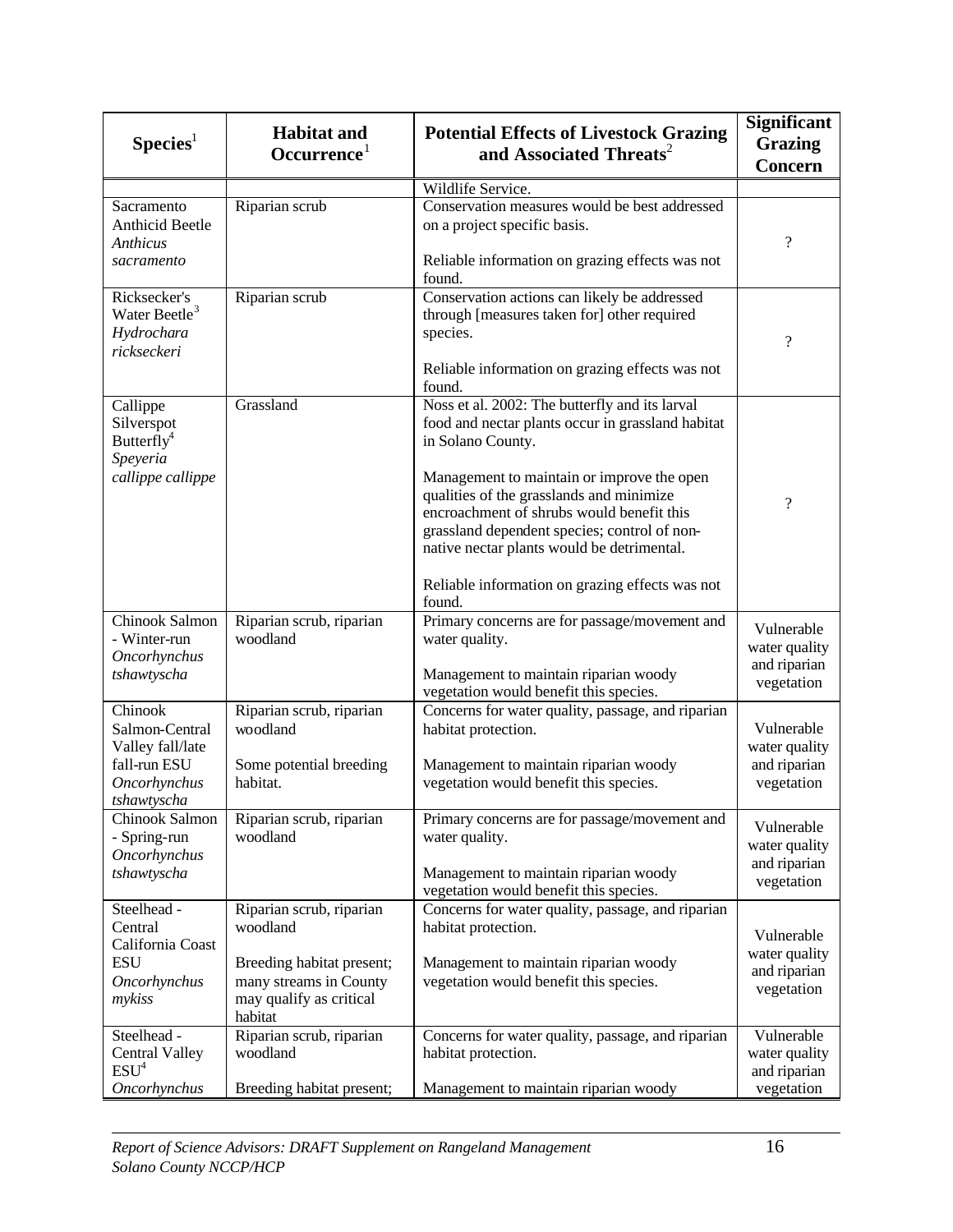| Species <sup>1</sup> | <b>Habitat and</b><br>Occurrence <sup>1</sup>                | <b>Potential Effects of Livestock Grazing</b><br>and Associated Threats <sup>2</sup> | <b>Significant</b><br><b>Grazing</b><br><b>Concern</b> |
|----------------------|--------------------------------------------------------------|--------------------------------------------------------------------------------------|--------------------------------------------------------|
| mykiss               | many streams in County<br>may qualify as critical<br>habitat | vegetation would benefit this species.                                               |                                                        |

habitat 1 Summarized from SWCA 2002 (http://www.scwa2.com/HCP/Species-Habitat%20Associations.doc) and Zeiner et

al. 1988-90.<br><sup>2</sup> Summarized from SWCA 2002 (http://www.scwa2.com/HCP/Species-Habitat%20Associations.doc); potential grazing effects and associated threats summarized by L. Ford from personal interviews of relevant expert wildlife biologists and personal observations unless from cited source.

<sup>3</sup> Noss et al. (2002) found limited potential direct impact from urban growth/development.

<sup>4</sup> Noss et al. (2002) found potential direct impact from urban growth/development.

|             | Table 3. Potential Effects of Livestock Grazing on Key Special-Status Plants of Solano |
|-------------|----------------------------------------------------------------------------------------|
| County, CA. |                                                                                        |

| $S$ pecies <sup>1</sup>                                                         | <b>Habitat and</b><br>Occurrence <sup>1</sup>                                  | <b>Potential Effects of Livestock Grazing</b><br>and Associated Threats <sup>2</sup>                                                                                                               | <b>Significant</b><br><b>Grazing</b><br><b>Concern</b> |
|---------------------------------------------------------------------------------|--------------------------------------------------------------------------------|----------------------------------------------------------------------------------------------------------------------------------------------------------------------------------------------------|--------------------------------------------------------|
| Alkali<br>Milk-vetch<br>Astragalus tener<br>var. tener                          | Grassland                                                                      | CNPS 2003: Threatened by habitat destruction,<br>especially agricultural conversion.<br>Reliable information on grazing effects was not<br>found.                                                  | $\overline{?}$                                         |
| Heartscale<br><b>Atriplex</b><br>cordulata                                      | Grassland, chenopode<br>scrub                                                  | Reliable information on grazing effects was not<br>found.                                                                                                                                          | $\overline{?}$                                         |
| Crownscale<br>Atriplex<br>coronata var.<br>coronata                             | Grassland, chenopode<br>scrub                                                  | Occurs in vernal pools on alkali soils;<br>conservation measures could likely be<br>incorporated with other required species.<br>Reliable information on grazing effects was not<br>found.         | $\overline{\cdot}$                                     |
| <b>Brittlescale</b><br><b>Atriplex</b><br>depressa                              | Grassland, chenopode<br>scrub                                                  | CNPS 2003: Threatened by grazing and<br>trampling.                                                                                                                                                 | Vulnerable                                             |
| Big-scale<br>Balsamroot<br><b>Balsamorhiza</b><br>macrolepis var.<br>macrolepis | Grassland, oak woodland,<br>oak savanna,<br>scrub/chaparral                    | U.S. Forest Service 2003: Other herbaceous<br>species in this genus are palatable and nutritious<br>forage for livestock and wildlife<br>Reliable information on grazing effects was not<br>found. | $\gamma$                                               |
| <b>Big Tarplant</b><br>Blepharizonia<br>plumosa ssp.<br>plumosa                 | Grassland                                                                      | CNPS 2003: Historical occurrences probably<br>extirpated by agriculture and non-native plants<br>Reliable information on grazing effects was not<br>found.                                         | $\overline{\cdot}$                                     |
| Mt. Diablo<br>Fairy-lantern<br>Calochortus<br>pulchellus                        | Grassland, oak woodland,<br>oak savanna, riparian<br>woodland, scrub/chaparral | CNPS 2003: Threatened by grazing.<br>EBMUD 2001: Moderate impact of grazing:<br>genus of 20-30% palatability, early foliage;<br>highest use by goats, and least by horses;                         | Vulnerable                                             |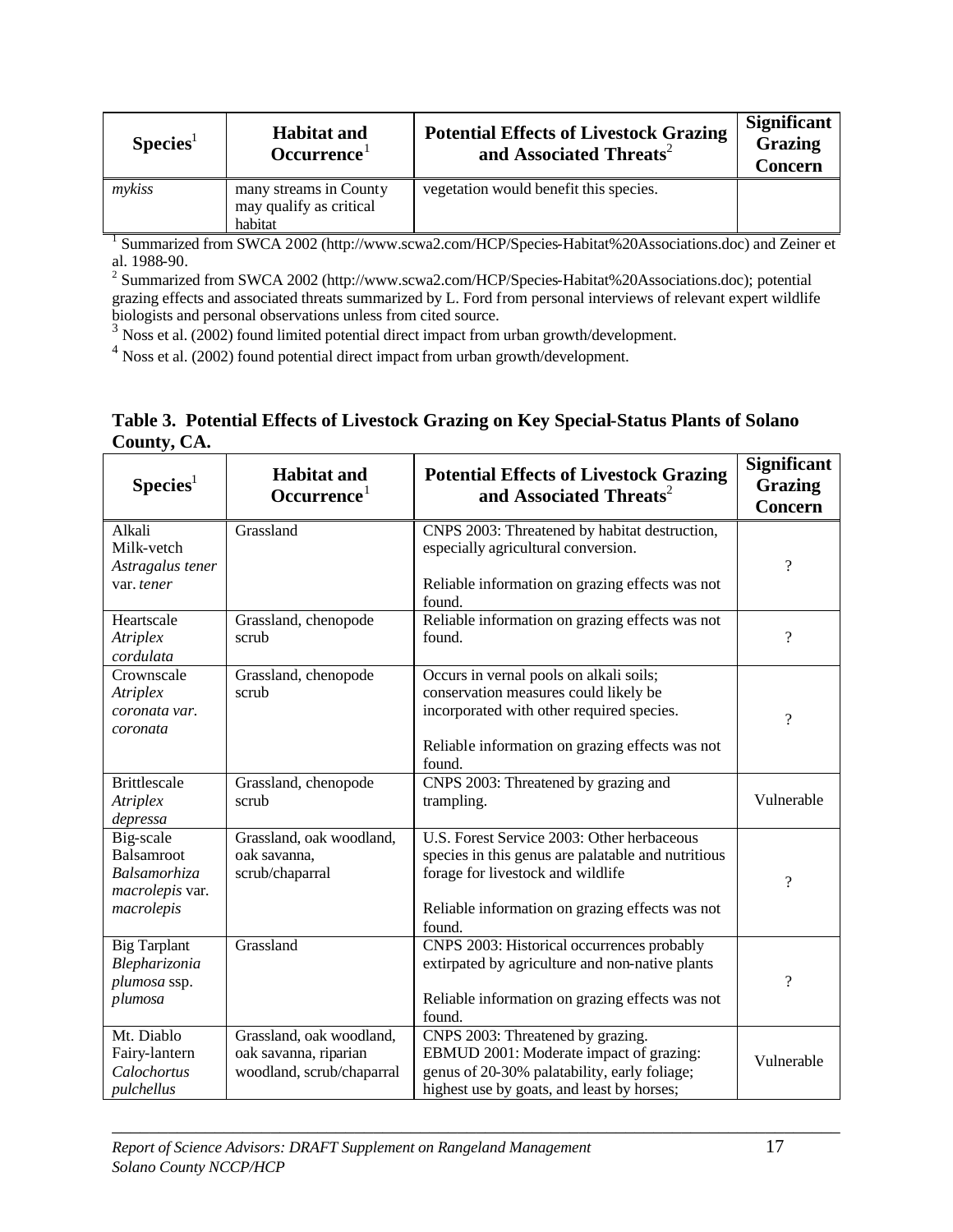| Species <sup>1</sup>                                                             | <b>Habitat and</b><br>Occurrence <sup>1</sup>                                                                                                            | <b>Potential Effects of Livestock Grazing</b><br>and Associated Threats <sup>2</sup>                                                                                                                                                 | <b>Significant</b><br><b>Grazing</b><br><b>Concern</b> |
|----------------------------------------------------------------------------------|----------------------------------------------------------------------------------------------------------------------------------------------------------|--------------------------------------------------------------------------------------------------------------------------------------------------------------------------------------------------------------------------------------|--------------------------------------------------------|
|                                                                                  |                                                                                                                                                          | monitoring of grazing impact and management<br>or protection justified.                                                                                                                                                              |                                                        |
| Holly-leaved<br>Ceanothus<br>Ceanothus<br>purpureus                              | Oak woodland,<br>scrub/chaparral                                                                                                                         | CNPS 2003: Threatened by agriculture and<br>alteration of fire regimes.<br>U.S. Forest Service 2003: Other species in this<br>genus are palatable and nutritious forage for<br>livestock and wildlife, and recover from grazing      | Not likely                                             |
| Congdon's<br>Tarplant<br>Centromadia<br>parryi ssp.<br>congdonii                 | Grassland                                                                                                                                                | CNPS 2003: severely threatened by<br>development<br>Reliable information on grazing effects was not<br>found.                                                                                                                        | $\overline{\mathcal{L}}$                               |
| Recurved<br>Larkspur<br>Delphinium<br>recurvatum                                 | Grassland, oak woodland,<br>oak savanna                                                                                                                  | CNPS 2003: Threatened by grazing.<br>U.S. Forest Service 2003: Other species in this<br>genus are palatable and nutritious forage for<br>wildlife, but can be poisonous to cattle; some<br>species recover and increase where grazed | Possibly<br>vulnerable                                 |
| Round-leaved<br>Filaree<br>Erodium<br>macrophyllum                               | Grassland, oak woodland,<br>oak savanna,<br>scrub/chaparral                                                                                              | CNPS 2003: Threatened by urbanization and<br>non-native plants.<br>U.S. Forest Service 2003: Other species in this<br>genus are palatable and nutritious forage for<br>livestock and wildlife, and recover from grazing              | Not likely                                             |
| Streamside<br>Daisy<br>Erigeron<br>biolettii                                     | Oak woodland, oak<br>savanna                                                                                                                             | Reliable information on grazing effects was not<br>found.                                                                                                                                                                            | $\overline{\mathcal{L}}$                               |
| Fragrant<br>Fritillary<br>Fritillaria<br>liliacea                                | Grassland, oak woodland,<br>oak savanna                                                                                                                  | CNPS 2003: Threatened by grazing, agriculture,<br>urbanization, and non-native plants.                                                                                                                                               | Vulnerable                                             |
| Adobe-lily<br>Fritillaria<br>pluriflora                                          | Grassland, oak woodland,<br>oak savanna,<br>scrub/chaparral<br>Generally associated with<br>serpentine or high clay<br>soils with limited grass<br>cover | CNPS 2003: Threatened by grazing.                                                                                                                                                                                                    | Vulnerable                                             |
| Brewer's<br>Western flax<br>Hesperolinon<br>breweri                              | Grassland, oak woodland,<br>oak savanna,<br>scrub/chaparral                                                                                              | Reliable information on grazing effects was not<br>found.                                                                                                                                                                            | $\overline{\cdot}$                                     |
| Carquinez<br>Goldenbush<br>Isocoma arguta                                        | Grassland                                                                                                                                                | Reliable information on grazing effects was not<br>found.                                                                                                                                                                            | $\overline{\mathcal{L}}$                               |
| Northern<br>California Black<br>Walnut<br>Juglans<br>californica var.<br>hindsii | Riparian scrub, riparian<br>woodland<br>Although black walnut is<br>common in County, pure<br>native stands are of limited                               | EBMUD 2001: No potential grazing impact: no<br>documented palatability of genus to livestock.<br>CNPS 2003: Threatened by urbanization and<br>conversion to agriculture.                                                             | None                                                   |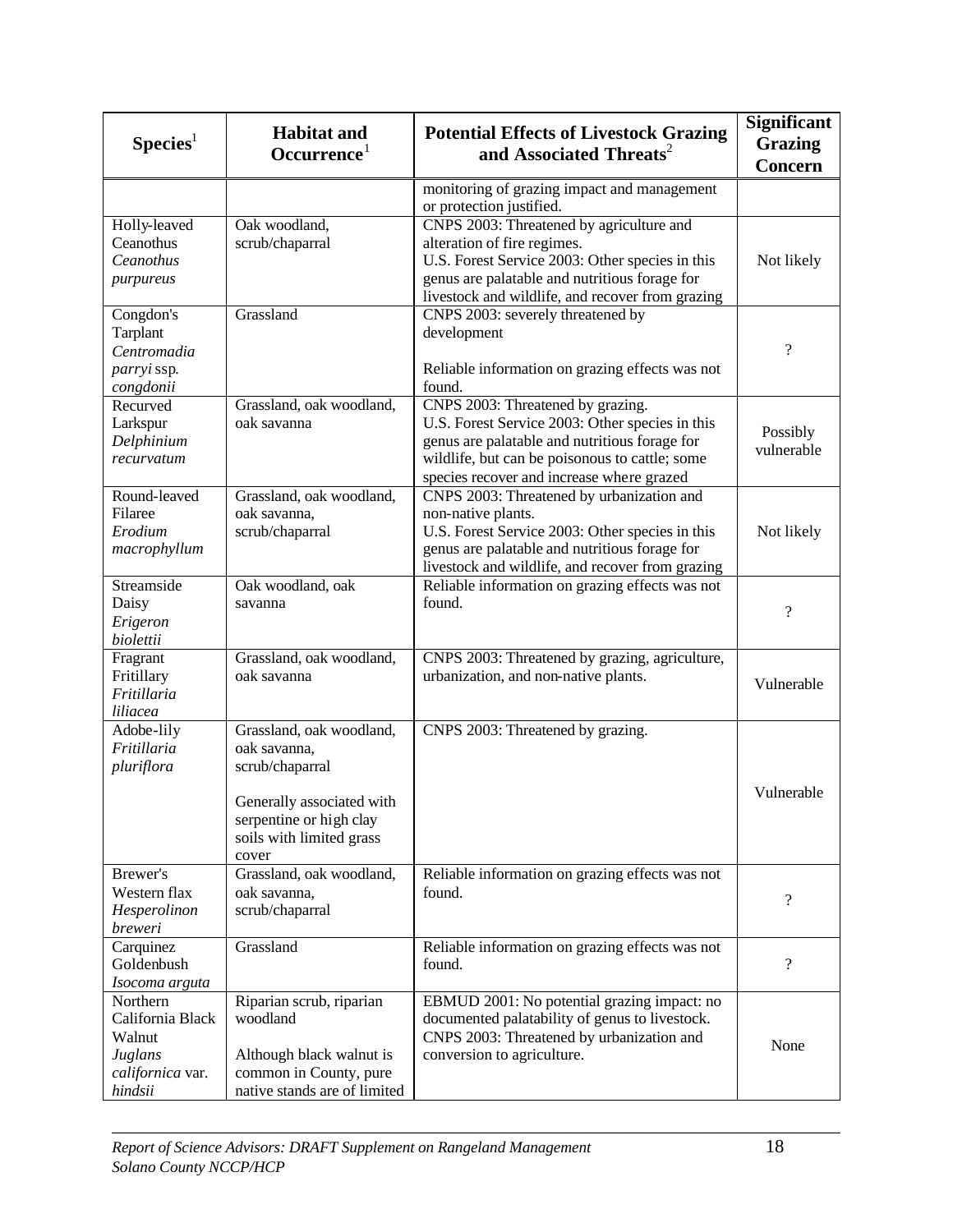| Species <sup>1</sup>                                              | <b>Habitat and</b><br>Occurrence <sup>1</sup>                                                    | <b>Potential Effects of Livestock Grazing</b><br>and Associated Threats <sup>2</sup>                                                                                         | <b>Significant</b><br><b>Grazing</b><br><b>Concern</b> |
|-------------------------------------------------------------------|--------------------------------------------------------------------------------------------------|------------------------------------------------------------------------------------------------------------------------------------------------------------------------------|--------------------------------------------------------|
|                                                                   | distribution and there are<br>no known stands are in<br>County.                                  |                                                                                                                                                                              |                                                        |
| Contra Costa<br>Goldfields <sup>3</sup><br>Lasthenia<br>conjugens | Oak savanna                                                                                      | Moderate grazing in the late spring can help<br>control exotic plant invasions into vernal pool<br>habitat<br>CNPS 2003: Threatened by overgrazing and<br>non-native plants. | Vulnerable                                             |
| Woolly-headed<br>Lessingia<br>Lessingia<br>hololeuca              | Grassland, oak woodland,<br>oak savanna<br>Generally in serpentine<br>soils                      | CNPS 2003: Possibly threatened by grazing.<br>Reliable information on grazing effects was not<br>found.                                                                      | Possibly<br>vulnerable                                 |
| Delta Mudwort<br>Limosella<br>subulata                            | Riparian scrub                                                                                   | CNPS 2003: Threatened by habitat destruction.<br>Reliable information on grazing effects was not<br>found.                                                                   | $\overline{\mathcal{L}}$                               |
| Napa Lomatium<br>Lomatium<br>repostum                             | Oak woodland,<br>scrub/chaparral<br>Typically associated with<br>serpentine soils                | Limited potential impact.<br>Reliable information on grazing effects was not<br>found.                                                                                       | $\overline{\mathcal{L}}$                               |
| Mt. Diablo<br>Cottonweed<br><b>Micropus</b><br>amphibolus         | Grassland, oak woodland,<br>oak savanna                                                          | Limited potential impact.<br>Reliable information on grazing effects was not<br>found.                                                                                       | $\overline{\mathcal{L}}$                               |
| Sylvan<br>Microseris<br>Microseris<br>sylvatica                   | Grassland, oak woodland,<br>oak savanna,<br>scrub/chaparral                                      | Limited potential impact and likely insufficient<br>information to make conservation decisions.<br>CNPS 2003: Threatened by grazing and<br>agriculture.                      | Vulnerable                                             |
| Green<br>Monardella<br>Monardella<br>viridis ssp.<br>viridis      | oak woodland,<br>scrub/chaparral                                                                 | Limited potential impact.<br>Reliable information on grazing effects was not<br>found.                                                                                       | $\overline{\mathcal{L}}$                               |
| Little Mousetail<br><b>Myosurus</b><br>minimus ssp.<br>apus       | Grassland<br>Occurs in vernal pool<br>habitats                                                   | CNPS 2003: Reduced by vernal pool habitat<br>loss; threatened by grazing, development, and<br>agriculture.                                                                   | Vulnerable                                             |
| Cotula<br>Navarretia<br>Navarretia<br>cotulifolia                 | Grassland, oak woodland,<br>oak savanna,<br>scrub/chaparral<br>Occurs in vernal pool<br>habitats | CNPS 2003: Threatened by non-native plants.<br>Reliable information on grazing effects was not<br>found.                                                                     | $\overline{\mathcal{L}}$                               |
| Baker's<br>Navarretia<br>Navarretia<br>leucocephala               | Grassland, oak woodland,<br>oak savanna                                                          | CNPS 2003: Threatened by development and<br>agriculture.<br>Reliable information on grazing effects was not                                                                  | $\overline{\mathcal{L}}$                               |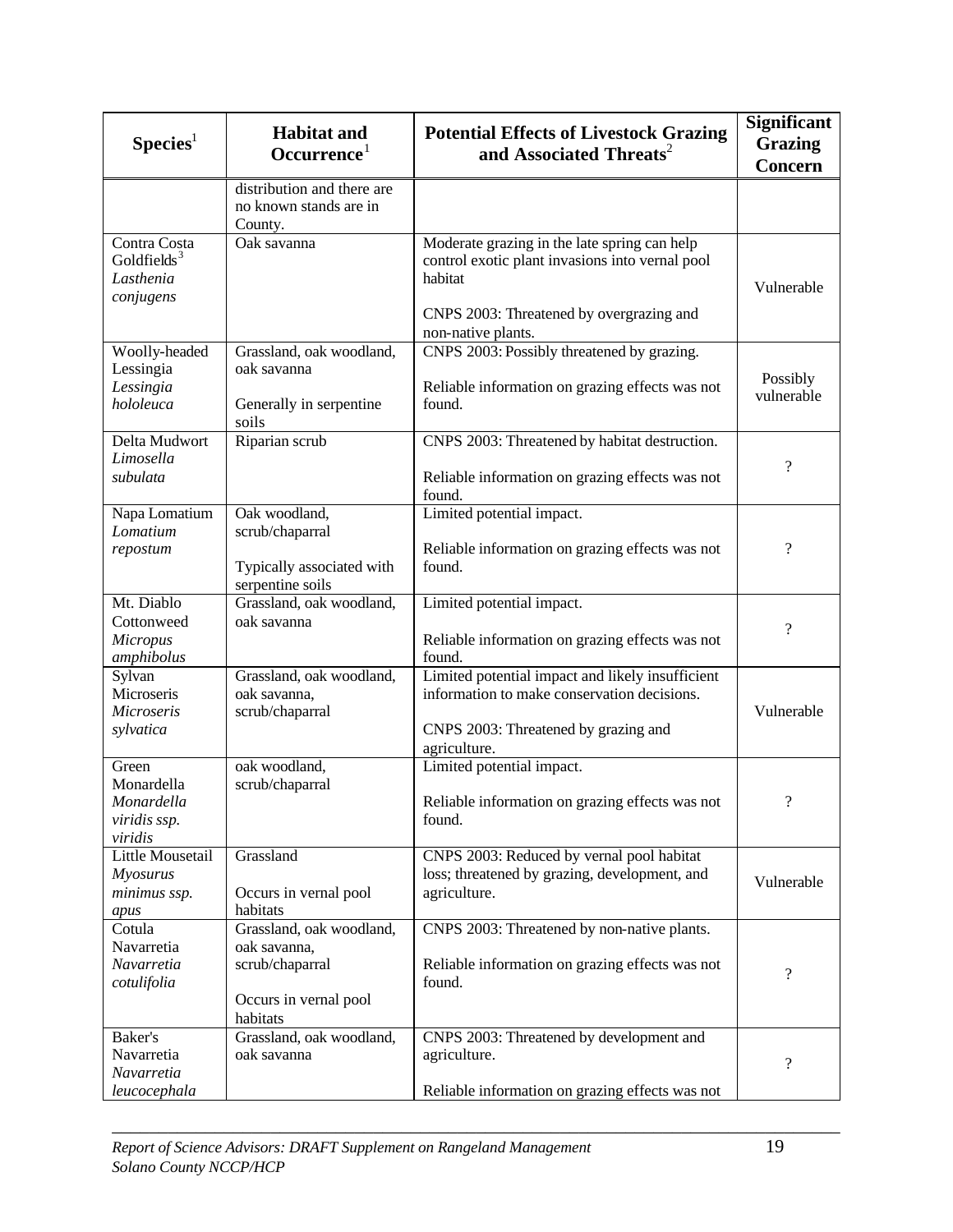| $S$ pecies <sup>1</sup>                                            | <b>Habitat and</b><br>Occurrence <sup>1</sup>                                                                                             | <b>Potential Effects of Livestock Grazing</b><br>and Associated Threats <sup>2</sup>                                                                                                                                                                                 | Significant<br><b>Grazing</b><br><b>Concern</b> |
|--------------------------------------------------------------------|-------------------------------------------------------------------------------------------------------------------------------------------|----------------------------------------------------------------------------------------------------------------------------------------------------------------------------------------------------------------------------------------------------------------------|-------------------------------------------------|
| ssp. Bakeri                                                        |                                                                                                                                           | found.                                                                                                                                                                                                                                                               |                                                 |
| Gairdner's<br>Yampah<br>Perideridia<br>gairdneri ssp.<br>gairdneri | Grassland, oak woodland,<br>oak savanna,<br>scrub/chaparral<br>Typically occurs around<br>vernal pools and other<br>seasonally wet areas. | CNPS 2003: Threatened by agriculture.<br>Reliable information on grazing effects was not<br>found.                                                                                                                                                                   | $\overline{?}$                                  |
| Lobb's Aquatic<br>Buttercup<br>Ranunculus<br>lobbii                | Oak woodland, oak<br>savanna<br>Typically occurs around<br>vernal pools and other<br>seasonally wet areas.                                | CNPS 2003: Threatened by agriculture.<br>U.S. Forest Service 2003: Other species in this<br>genus are palatable and nutritious forage for<br>wildlife, but can be poisonous to livestock.<br>Reliable information on grazing effects was not<br>found.               | $\overline{\cdot}$                              |
| Victor's<br>Gooseberry<br>Ribes victoris                           | Oak woodland, riparian<br>scrub, riparian woodland,<br>scrub/chaparral                                                                    | Likely insufficient information to make<br>conservation decisions.<br>U.S. Forest Service 2003: Forage of other<br>species in this genus have fair palatability and<br>nutrition for wildlife and livestock; decrease<br>with livestock grazing                      | Possibly<br>vulnerable                          |
| <b>Rayless Ragwort</b><br>Senecio<br>aphanactis                    | Grassland, oak woodland,<br>oak savanna,<br>scrub/chaparral<br>Generally associated with<br>alkaline soils and seasonal<br>wetlands       | Reliable information on grazing effects was not<br>found.                                                                                                                                                                                                            | $\overline{?}$                                  |
| Showy Indian<br>Clover<br>Trifolium<br>amoenum                     | Grassland<br>Natural populations likely<br>extinct in County                                                                              | CNPS 2003: Historical habitat lost to<br>urbanization and agriculture.<br>U.S. Forest Service 2003: Other species in this<br>genus are very palatable and nutritious forage<br>for wildlife and livestock; effect of grazing<br>depends on competition with grasses. | Not likely                                      |
| Dark-mouthed<br>Triteleia<br>Triteleia lugens                      | Oak woodland, oak<br>savanna, scrub/chaparral                                                                                             | Reliable information on grazing effects was not<br>found.                                                                                                                                                                                                            | $\overline{\mathcal{L}}$                        |

*Triteleia lugens* 1 Summarized from SWCA 2002 (http://www.scwa2.com/HCP/Species-Habitat%20Associations.doc) 2 Summarized from SWCA 2002 (http://www.scwa2.com/HCP/Species-Habitat%20Associations.doc) and Noss et al. 2002; potential grazing effects and associated threats summarized by L. Ford from personal interviews of relevant expert plant ecologists and personal observations unless from cited source.

\_\_\_\_\_\_\_\_\_\_\_\_\_\_\_\_\_\_\_\_\_\_\_\_\_\_\_\_\_\_\_\_\_\_\_\_\_\_\_\_\_\_\_\_\_\_\_\_\_\_\_\_\_\_\_\_\_\_\_\_\_\_\_\_\_\_\_\_\_\_\_\_\_\_\_\_\_\_

<sup>3</sup> Noss et al. (2002) found potential direct impact from urban growth/development.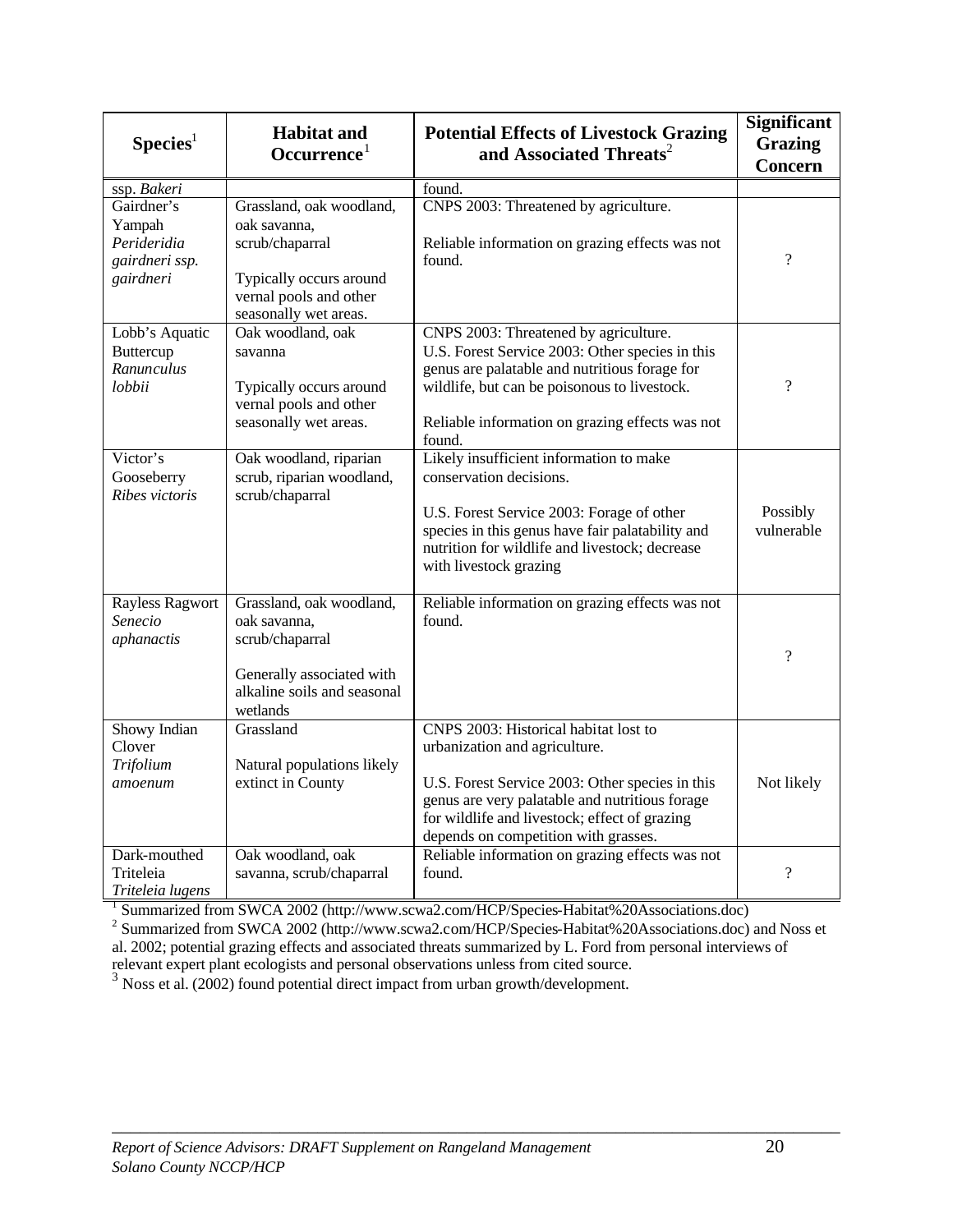## **5. Rangeland Management Issues Other Than (But Related to) Grazing**

*Restoration of Native Grasses and Native Grasslands*. Native species are quite often present in the California Annual Grassland, although most commonly scattered in a matrix of non-native species. On some soils, natives may be prominent. Research indicates that prospects for largescale restoration of native species to dominance in California Annual Grasslands are negligible for several reasons. Success of restoration projects, whether manipulating fire regimes or livestock grazing, is almost always more closely linked to climatic conditions than to manipulative treatments. Climatic fluctuations, and the highly competitive characteristics of the introduced exotic species, are largely responsible for the success of exotics and research has shown that removal of grazing is generally not sufficient to restore native species dominance. Interspecific competititon, low recruitment rates of native species, annual variation in climate, impacts of non-native mammals including feral pigs, and fire all play a role in making restoration at a broad scale highly risky and unpredictable (D'Antonio et al. unpub. ms).

Perennial bunchgrasses were most likely dominant in wetter areas prior to European contact, while drier sites were dominated by annual grasses, forbs, and perhaps shrubs (Hamilton 1997; Schiffman 1997). The decline of native grassland species has been attributed to several causes. There was no livestock grazing or plowing in the pre-contact California grassland (Heady 1977; Heady et al. 1977; Mack and Thompson 1982) compared to a long history of intensive livestock grazing and cultivation in Europe, where most invading exotic plants originated (Jackson 1985). This could have played a role in favoring European species as livestock production was introduced and intensified and land was cleared and plowed for crops. It has also been suggested that exotic annual grasses are competitively superior to many native species with or without livestock grazing or plowing and could have replaced the natives solely through competition and greater seed production (D'Antonio unpub. ms; Heady et al. 1977; Bartolome and Gemmill 1981; Murphy and Ehrlich 1989). The role of livestock grazing in this conversion is the subject of continuing study and debate (Heady 1977; Jackson 1985; Edwards 1992; Blumler 1992; Hamilton 1997).

Interest in native forbs, and in particular legumes, has increased in recent years, but as yet little research has been conducted on their response to common management regimes. Recent research has indicated that in the mesic grasslands, creating a matrix of disturbance regimes through grazing contributes significantly to maintaining the suite of native species. Research on California Coastal Prairie found more exotic annual grass and forb cover at grazed sites, but also greater native annual forb species richness and cover, concomitant with reduced vegetation height and litter depth (Hayes and Holl 2003). Concerns about the impacts of herbicides used to control invasive non-native plants on these species, for example the impact of the herbicide *Transline* on native legumes, indicate a cautious approach is needed.

Restoring native plant diversity and abundance (or dominance) in California grasslands to their full potential requires the setting of realistic targets with species specificity, and the application and testing of workable management practices. Invasion by exotic species and climatic fluctuations have probably played important roles in the loss of native species, but these factors are neither controllable nor testable. Fire and grazing, on the other hand, probably contributed to the change in grasslands and can be manipulated at appropriate scales in an effort to change the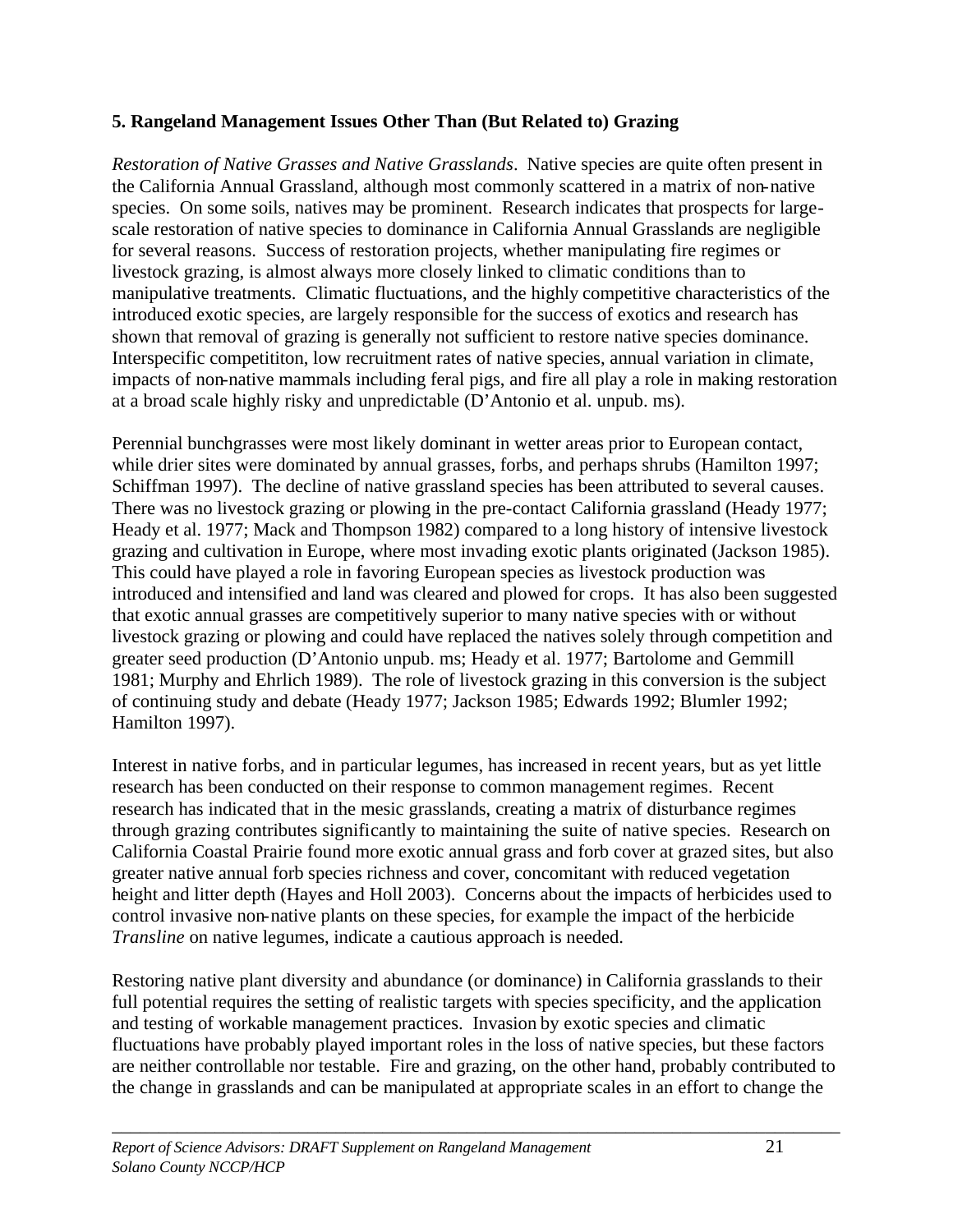balance of native and non-native species. However their effects vary with climatic and edaphic factors, are context specific, complex, and effect different species differently. Currently, both are being used and promoted as a means of enhancing native grassland diversity in different parts of the state (D'Antonio unpub. ms; DiTomaso et al. 1999; Meyer and Schiffman 1999; Edwards 1995, 1996; Reeves 2001; Fehmi and Bartolome 2003).

Numerous studies have shown that removal of grazing did not lead to increased native dominance even after several decades (White 1967; Bartolome and Gemmill 1981; Stromberg and Griffin 1996). The relationship between livestock grazing and native grassland has not been clearly established. The existing data show that the interactions among livestock, exotic plants, and native plants are complex and variable across regions and years. Grazing has been shown to benefit some native plant populations but the positive response to grazing is not universal among native species or across locales for any one species.

Fire regime manipulation also does not result in a straightforward increase in native vegetation or consistent decrease in exotic cover, although elements of the native vegetation can benefit in some contexts (D'Antonio et al. upub. ms; Fehmi and Bartolome 2003). Climate, particularly total precipitation, is generally more important than the type of burning treatment in influencing the response of native perennial grasses and forbs to fire.

There are two general approaches for native grassland restoration that seem to be indicated:

1. Identify specific sites with edaphic factors that favor native species, and manage those sites adaptively to test various methods of increasing the presence of native species. This might include testing, with controls, presence or absence of various grazing regimes, reintroduction of burning, or seeding with native species. The most reliable indicator of such sites is a currently high presence of native species.

2. Intensive management and investment in small areas that can be planted, weeded, and monitored over time as a "native species garden." The target for such a site might be to provide examples or refugia for certain species.

An excellent review of native grassland restoration is presented by D'Antonio (unpub. ms).

*Oak Woodlands*. Two of Solano County's oaks (Blue oak [*Quercus douglasii*] and Valley oak [*Q. lobata*]) are commonly found with poor recruitment in California (Pavlik et al. 1991:125). While only one cause of oak suppression among many, livestock grazing can contribute to oak seedling mortality through trampling and selective herbivory, especially during the summer and fall when grass forage declines in relative quality.

In making management decisions about oak woodlands it is important to determine current trends in the existing woodlands. Is recruitment adequate to maintain the current woodland? Would increased canopy cover be desirable? Livestock grazing adds to a long list of factors, including the shift to annual grassland understory, that typically limit oak recruitment in California oak woodlands (Allen-Diaz et al. 1999). Observing fenced road cuts or other fenced sites within or near the study area can provide some insight into the role livestock might be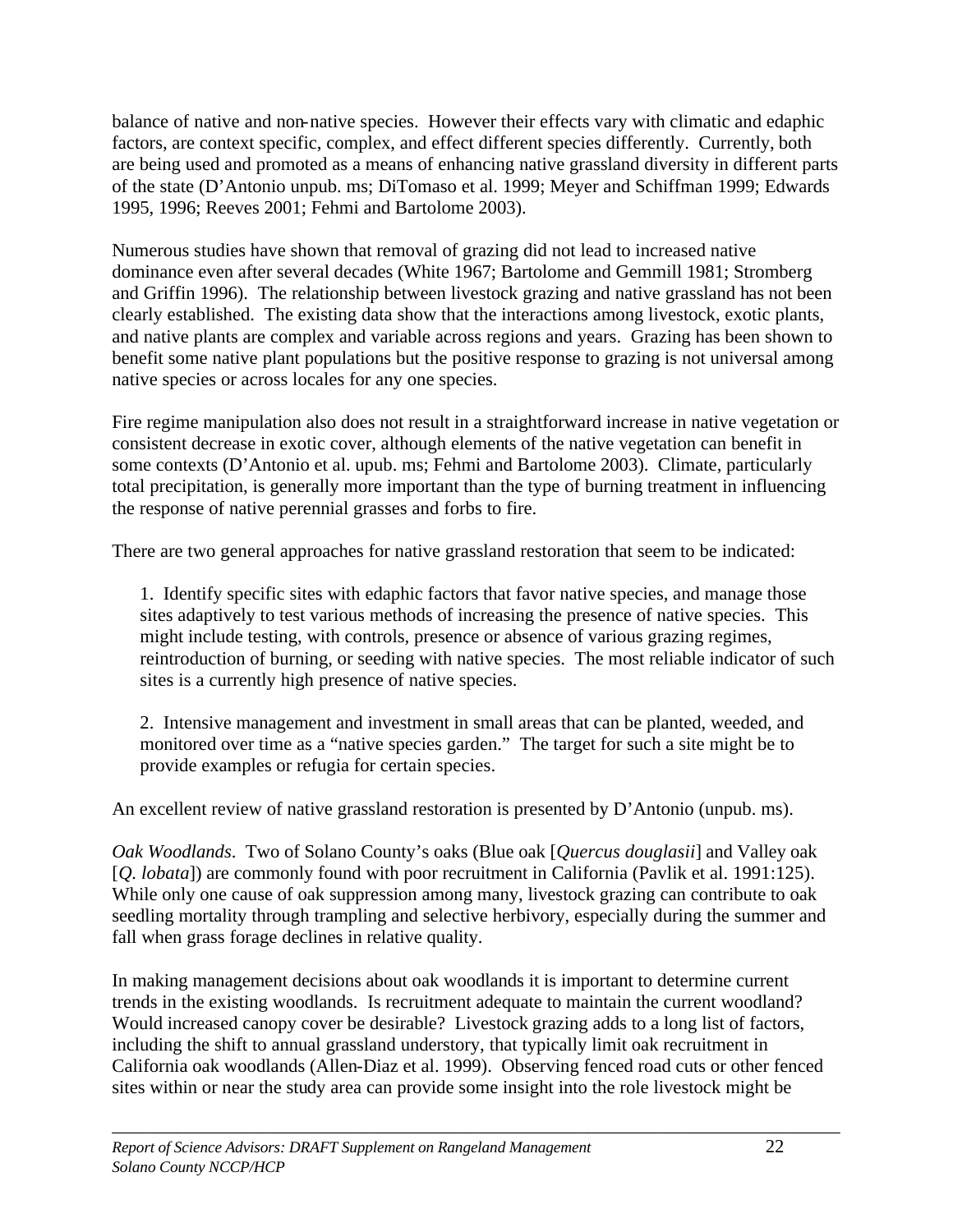playing in this particular area. Often there is no difference, indicating that weather, deer, insects, rodents, disease, soils, or other factors are playing the larger role. The presence of many saplingsized oaks in fenced areas, on the other hand, indicates that altering grazing regime may promote recruitment. Sometimes oak recruitment will flourish on specific soils regardless of grazing regime or weather patterns. Aspect and soil moisture levels are also influential. Getting to know the specific situation on the site is critical to developing management targets and methods.

It is also important to remember that oaks live a long time. This should be factored in to calculations of the replacement rate needed to maintain oak stocking. Some research has indicated that many oak woodlands in the past have experienced a "pulse" of regeneration, often attributed to changes in weather, fire, or land use. Overstory-understory relationships, the interaction of oaks with the changing grasslands, are not well understood.

Under almost any conditions, it is possible to regenerate oaks with intensive management. Acorns collected from as nearby as possible can be planted and protected with well established techniques, many of which will protect young oaks from normal wildlife and livestock grazing (McCreary 2001). If it is determined that such steps are necessary, there are often volunteers eager to plant oaks.

*Fire Hazards*. Reduction of fire hazards associated with fuel loads in the grasslands, woodlands, and scrub of Solano County is an important goal that can be influenced by grazing. Accumulations of highly flammable herbaceous fuels in California Annual Grasslands are a well-known problem during the dry seasons. In this case, livestock grazing is the preferred alternative, among the common methods of fuel reduction. Mowing is expensive and impractical in uneven terrain. Prescribed fire causes smoke pollution and can escape to cause severe damage to property and human health. Both of these latter practices would pose conflicts (reduction of prey habitat quality and abundance, risk of soil erosion due to machinery tracks, and risk of injury) with the management of habitat quality for special-status animals and their associates.

The fire hazard reduction benefit alone is enough incentive for many grassland managers to employ grazing on their lands. The risk of direct and indirect damage by wildfire can be severe. However, it is important to note that grazing of California Annual Grasslands at proper levels has been shown to reduce the hazard of fuel loads and to alter the behavior of wildfires, but *not* to significantly reduce the risk of fire ignition and its spread (Stechman 1983). More severe grazing is often required to achieve fire hazard reduction objectives in grassland fuels. Alternatively, in terms of longer-term fire management objectives, grazing reduces invasion of shrubs (McBride and Heady 1968), which pose a different fire hazard. Calculation of fire risks involves identification of ignition sources, probabilities, and the proximity of property and persons subject to the risk.

The fire hazard represented by grazeable herbaceous forage and the associated dense woody fuels of the Oak Woodlands and Scrub is very significant due to the complexity of vegetation. The large amount of woody "ladder" fuels and the density of trees and shrubs in the woodlands and scrub make the combination of fuel types more dangerous than grassland alone. The grassland herbaceous fuels would be likely to carry a wildfire very quickly during the dry seasons, and potentially carry the fire to the woody fuels, which pose the added potential for a major fire in the tree crowns and shrubs. Although the herbaceous fuel loads fluctuate from year to year associated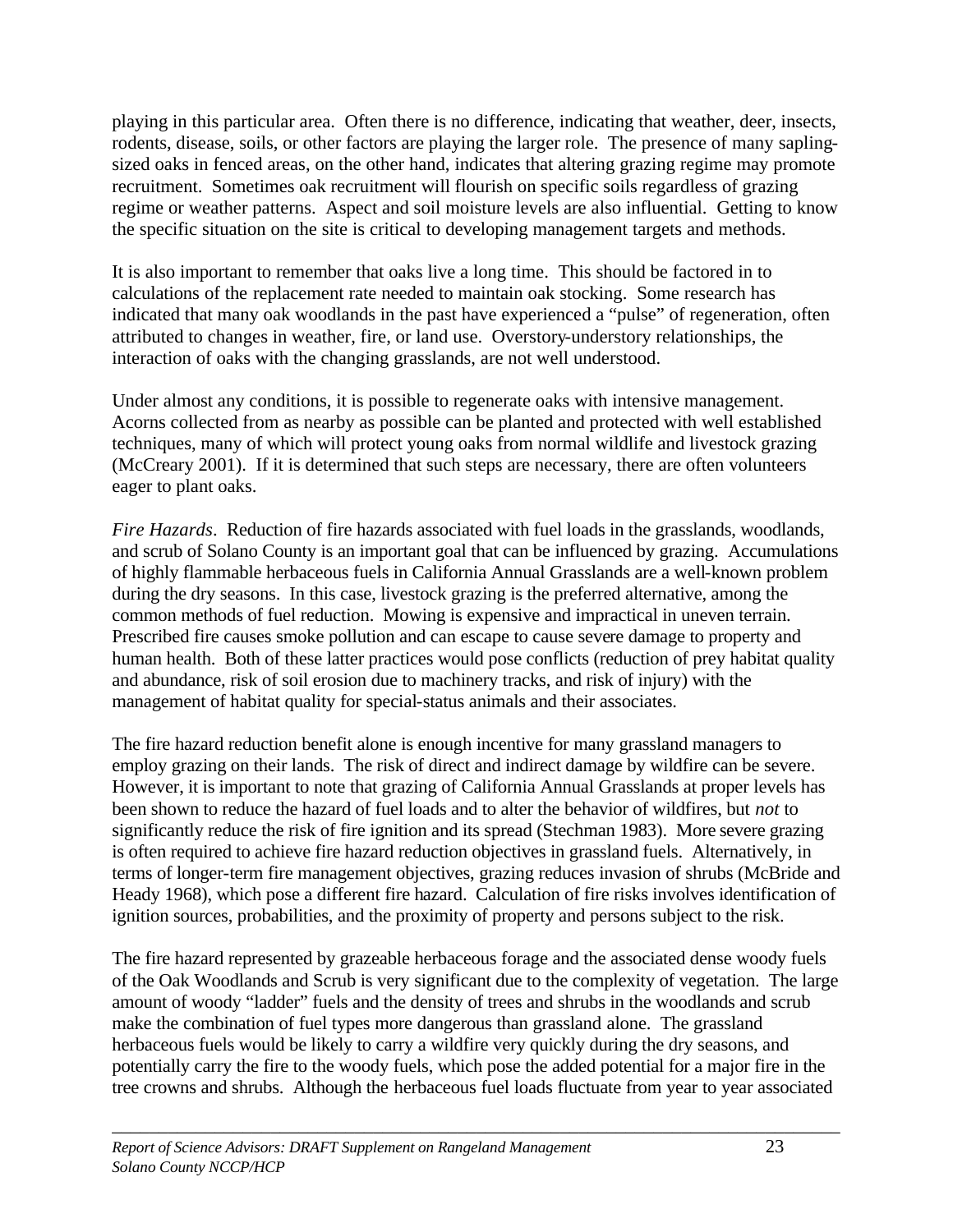with weather conditions, the risks posed by these grazeable fuels are usually severe most years if not reduced by grazing or other means to low amounts. Year 2003 demonstrated this because of the above-normal precipitation, and associated high herbaceous growth. Regular livestock grazing can help reduce the risks associated with wildfire because the grazing will generally limit the annual buildup of herbaceous fire fuels to low levels before the dry season begins. As a further precaution, fuel breaks should be disked or mowed several times during the spring and early summer at the margins of wildland properties where this is not harmful to species of concern. However, disking can stimulate invasion of invasive non-native plants, accelerate erosion on slopes, disturb the soil, destroy wildlife habitat, and reduce wildland viewshed values, so it should be minimized when possible.

*Brush Encroachment into Grasslands*. Brush encroachment into grasslands (and associated increases in fire hazard) is occurring in many places where grazing has been reduced or removed, and fire has been suppressed. Brush invasion of grassland, particularly coyote brush (*Baccharis pilularis*), can develop particularly near existing stands of scrub on the more productive soils, and during years of above-normal precipitation. McBride and Heady (1968) and Heady et al. (1977) described the ecology of grassland succession to Northern Coastal Scrub. Continued grazing will assist in limiting this in areas where it is a problem, but conventional livestock grazing is less effective where the woody vegetation is well developed. Consideration should be given to the use of goats to control woody species in particular areas. A program of prescribed burning followed by grazing can be effective in areas where burning is feasible. Repeated prescribed burning alone can also be effective.

*Professional Licensing Requirement*. The California Board of Forestry and Fire Protection requires a licensed "Certified Rangeland Manager" for the conduct of rangeland management, planning, and conservation activities on non-federal wildlands that support or have the potential to support at least 10% cover of woodland, including riparian woodland (SRM 2000). This means that agencies and consultants conducting such work for non-federal grazing lands and other rangelands in Solano County are required to employ a licensed professional to supervise that work.

# **Literature Cited**

- Allen-Diaz, B.H.; Bartolome, J.W.; McClaran, M.P. 1999. California oak savanna. Chapter 20, in: R.C. Anderson, J.S. Fralish, J.M. Baskin, (Eds.) *Savannas, barrens, and rock outcrop plant communities of North America.* Cambridge University Press. 470 p.
- Bartolome, J.W., W.E. Frost, N.K. McDougald, and M. Connor. 2002. "California guidelines for Residual Dry Matter (RDM) management on coastal and foothill annual rangelands." Pub. 8092. University of California Division of Agriculture and Natural Resources. 8p.
- Bartolome, J.W. and B. Gemmill. 1981. The ecological status of *Stipa pulchra* (Poaceae) in California. *Madrono* 28:172-184.
- Belsky, A.J., A. Matzke, and S. Uselman. 1999. Survey of livestock influences on stream and riparian ecosystems in the western United States. *Journal of Soil and Water Conservation* 54:419-431.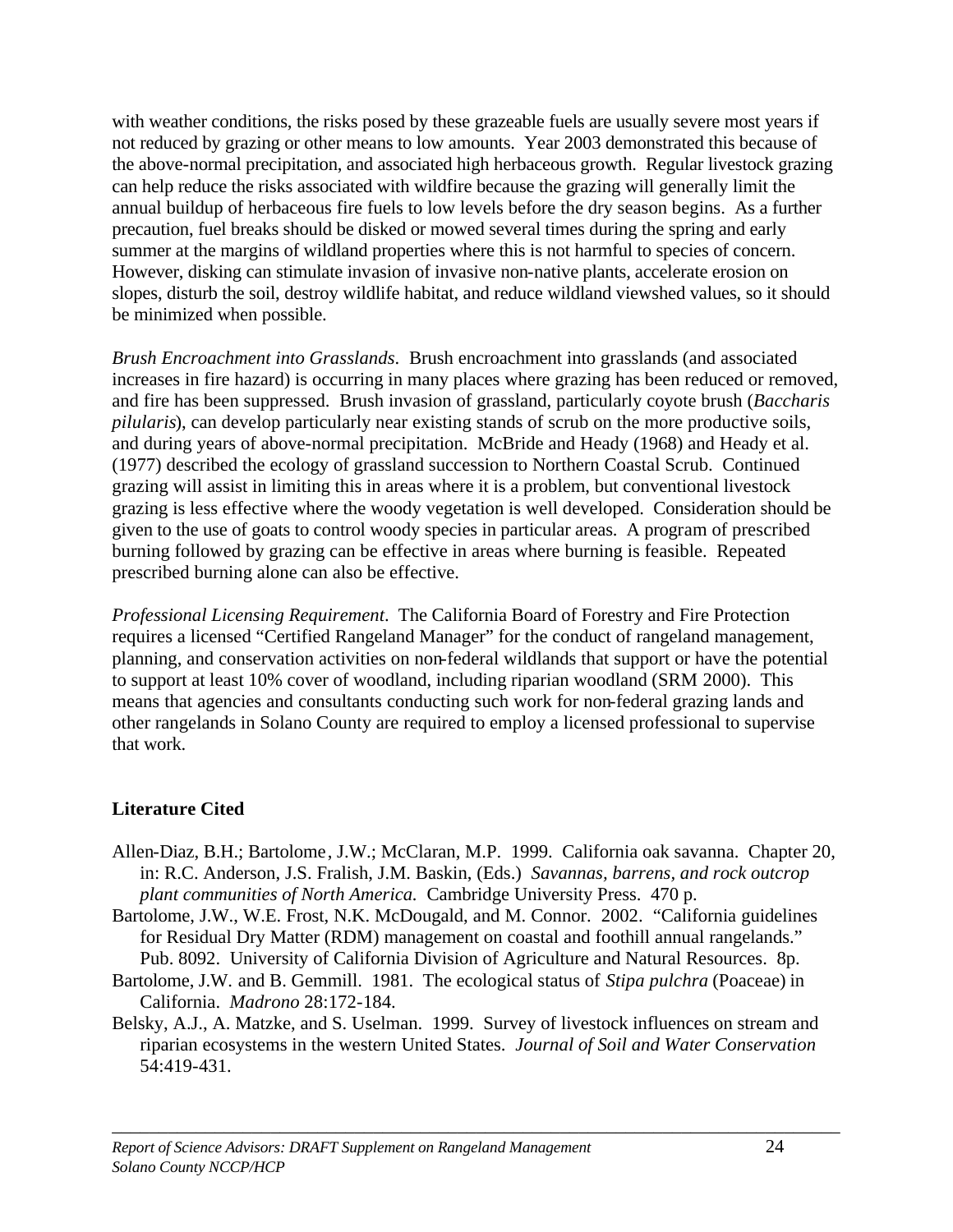Blumler, Mark A. 1992. Some myths about California grasslands and grazers. *Fremontia* 20(3):22-27.

Bossard, C.C., J.M. Randall, and M.C. Hoshovosky. 2000. *Invasive plants of California's wildlands*. Berkeley, CA: University of California Press. 360p.

CDFG. 1994. Amphibian and reptile species of special concern in California, western pond turtle. California Department of Fish and Game. (August 2002):

http://www.dfg.ca.gov/hcpb/species/jsp/more\_info.jsp?specy=reptiles&idNum=38.

CNPS. 2003. " "Inventory of Rare and Endangered Plants v6.2 10-13-03." California Native Plant Society. (December 2003): http://www.northcoast.com/~cnps/cgi-bin/cnps/sensinv.cgi.

CRWQCB. 2002. "2002 CWA Section 303(D) List of Water Quality Limited Segment," Water Quality Control Plan, California Regional Water Quality Control Board, San Francisco Bay Region.

D'Antonio, C., S. Bainbridge, C. Kennedy, J. Bartolome, and S. Reynolds. Unpub. ms "Ecology and restoration of California grasslands with special emphasis on the influence of fire and grazing on native grassland species." For a copy of this ms contact: Carla D'Antonio, Email: dantonio@socrates.berkeley.edu; phone: (510) 643-6341; lab homepage: http://ib.berkeley.edu/labs/.

DiTomaso, J.M, G.B. Kyser, and M.S. Hasting. 1999. Prescribed burning for control of yellow star thistle (*Centaurea solstitialis*) and enhanced native plant diversity. *Weed Science* 47(2):233-242.

EBMUD. 2001. "East Bay Watershed Range Resource Management Plan." Orinda, CA: East Bay Municipal Utilities District, Watershed and Recreation Division.

Edwards, S.W. 1992. Observations on the prehistory and ecology of grazing in California. *Fremontia* 20(1):3-11.

Edwards, S.W. 1995. Notes on grazing and native plants in central California. *Four Seasons*  $10(1):61-67.$ 

Edwards, S.W. 1996. A Rancholabrean-age, latest Pleistocene bestiary for California botanists. *Four Seasons* 10(2):5-34.

Fehmi, J.S. and J.W. Bartolome. 2003. Impacts of livestock and burning on the spatial patterns of the grass *Nassella pulchra* (Poaceae). *Madrono* 50(1):8-14.

Ford, L., G. Ahlborn, and R. Dalen. 2001. "The Tonto Creek Riparian Unit Monitoring Study 1994-98: summary of conclusions." Proceedings of the  $14<sup>th</sup>$  Annual Meeting of the Arizona Riparian Council, 12-13 May, 2000, Thatcher, AZ.

Ford, L.D. 2001. Prescribed grazing for conservation of special status wildlife in California Annual Grassland. Paper presented at the annual meeting of the Society for Range Management, Kailua-Kona, Hawaii, 17-23 February 2001.

Fuhlendorf, S.D. and D.M. Engle. 2001. Restoring heterogeneity on rangelands: ecosystem management based on evolutionary grazing patterns. *BioScience* 51(8): 625-632.

George, M.R. (Tech. Coord.). 1996. "Livestock management in grazed watersheds: a review of practices that protect water quality." Pub. #3381. Oakland, CA: University of California Division of Agriculture and Natural Resources. 75p.

Hamilton, J.G. 1997. Changing perceptions of pre-European grasslands in California. *Madrono* 44(4):311-333.

\_\_\_\_\_\_\_\_\_\_\_\_\_\_\_\_\_\_\_\_\_\_\_\_\_\_\_\_\_\_\_\_\_\_\_\_\_\_\_\_\_\_\_\_\_\_\_\_\_\_\_\_\_\_\_\_\_\_\_\_\_\_\_\_\_\_\_\_\_\_\_\_\_\_\_\_\_\_

Hayes, G.F. and K.D. Holl. 2003. Cattle grazing impacts on annual forbs and vegetation compostition of mesic grasslands in California. *Conservation Biology* 17(6):1694-1702.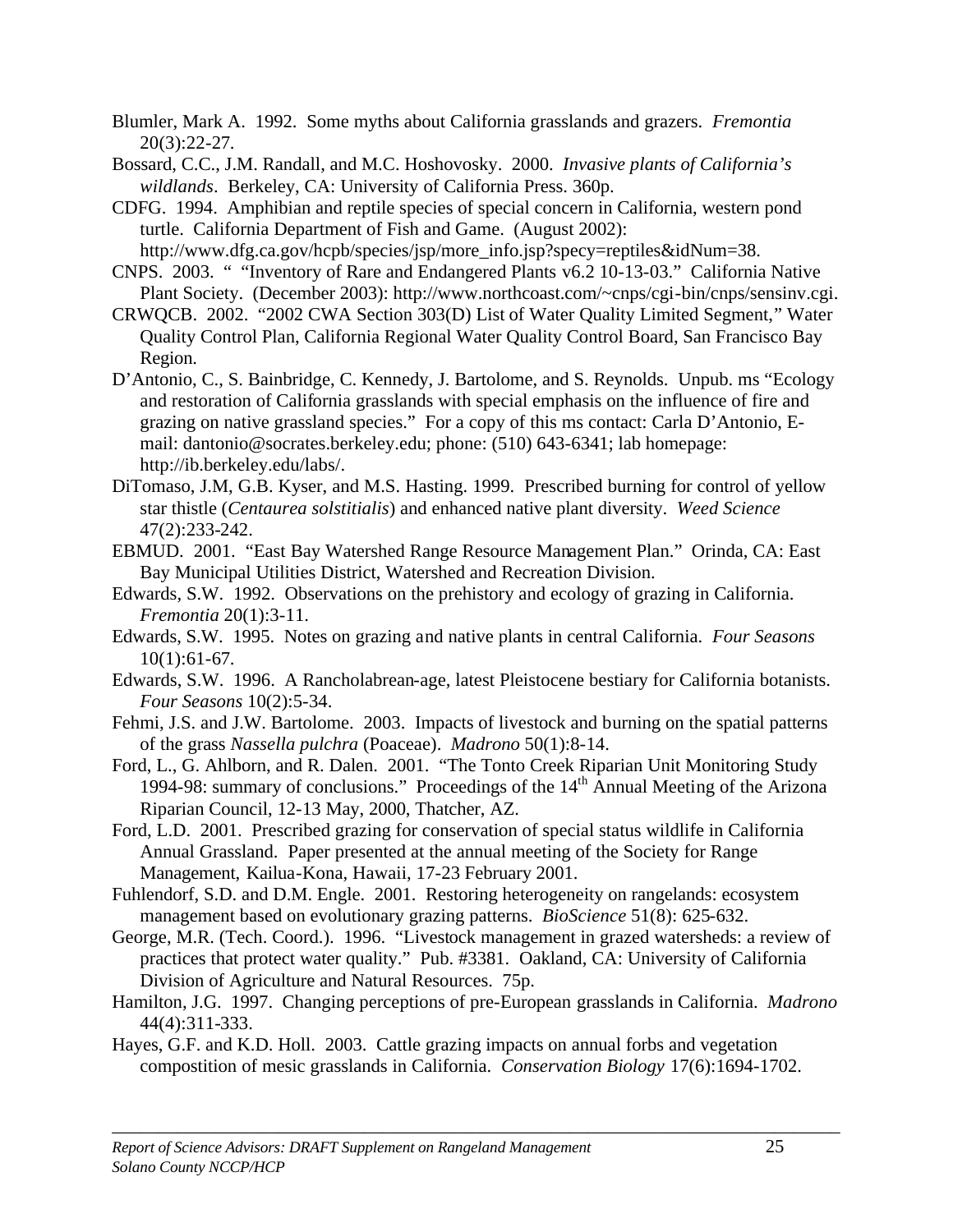- Heady, H.F. 1977. Valley grassland. Pp: 491-514 in: M.G. Barbour and J. Major (Eds.). *Terrestrial vegetation of California*. Sacramento, CA: California Native Plant Society, Special Publications No. 9.
- Heady, H.F., T.C. Foin, M.M. Hektner, D.W. Taylor, M.G. Barbour, and W.J. Barry. 1977. Coastal prairie and northern coastal scrub. Pp. 733-760. in: M.G. Barbour and J. Major (Eds). *Terrestrial vegetation of California*. Sacramento, CA: California Native Plant Society, Special Publications No. 9.
- Heady, H.F., J.W. Bartolome, M.D. Pitt, G.D. Savelle, and M.C. Stroud. 1991. California prairie. Pp. 313-335 in: R.T. Coupland (Ed.) *Ecosystems of the world 8A, natural grasslands, introduction and Western Hemisphere*. New York: Elsevier.
- Jackson, L.E. 1985. Ecological origins of California's Mediterranean grasses. *Journal of Biogeography* 12:349-361.
- Lidicker, W.Z., Jr. 1989. Impacts of non-domesticated vertebrates on California grasslands. Pp. 135-150 in: L.F. Huenneke and Hal Mooney (Eds.). *Grassland structure and function: California Annual Grassland*. Dordrecht: Kluwer Academic Publishers.
- LSA Associates. 2001. "Rockville Hills Regional Park management plan, vols. 1-2." Prepared for the City of Fairfield Community Services Department.
- LSA Associates. (in progress). A management plan for the Lagoon Valley Park Open Spaces. In preparation for the City of Vacaville.
- Mack, R.N. and J.N. Thompson. 1982. Evolution in steppe with few large, hooved mammals. *American Naturalist* 119:757-773.
- Maestas, J.D., R.L. Knight, and W.C. Gilgert. 2001. Biodiversity and land–use change in the American mountain west. *The Geographical Review* 91(3): 509-524.
- McBride, J.R. and H.F. Heady. 1968. Invasion of grassland by *Baccharis pilularis* DC. *J. Range Manag* 21:106-108.
- McCreary, D.D. 2001. *Regenerating rangeland oaks in California*. University of California, Division of Agriculture and Natural Resources. 62p.
- Meyer, M.D. and P.S. Schiffman. 1999. Fire season and mulch reduction in a California grassland: a comparison of restoration strategies. *Madrono* 46(1): 25-37.
- Murphy, D.D. and P.R. Ehrlich. 1989. Conservation biology of California's remnant native grasslands. Pp. 201-211. in: L.F. Huenneke and H.A. Mooney (Eds). *Grassland structure and function: California Annual Grassland*. Dordrecht, the Netherlands: Kluwer Academic Publishers.
- Noss, R., R. Amundson, D. Arnold, M. Bradbury, S. Collinger, B. Grewell, R. Grosberg, L. McKee, P. Northern, C. Swanson, and R. Yoshiyama. 2002. "Report of Science Advisors, Solano County Natural Community Conservation Plan and Habitat Conservation Plan." Prepared for the Solano County Water Agency, November 2002. 68p.
- Painter, E.L. 1995. Threats to the California flora: ungulate grazers and browsers. *Madrono* 42(2):180-188.
- Perevolotsky, A. and N. Seligman. 1999. Grazing in Mediterranean rangeland ecosystems: inversion of a paradigm. *BioScience* 48(12):1007-1017.
- Reeves, K. 2001. Holistic management and biological planning in California: you be the judge. California Native Plant Society Newsletter Spring 4-7.
- Schiffman, P.M. 1997. Animal-mediated dispersal and disturbance: driving forces behind alien plant naturalization. Pp. 87-94 in: J.O. Luken and J.W. Thieret (Eds). *Assessment and management of plant invasions.* New York: Springer-Verlag.